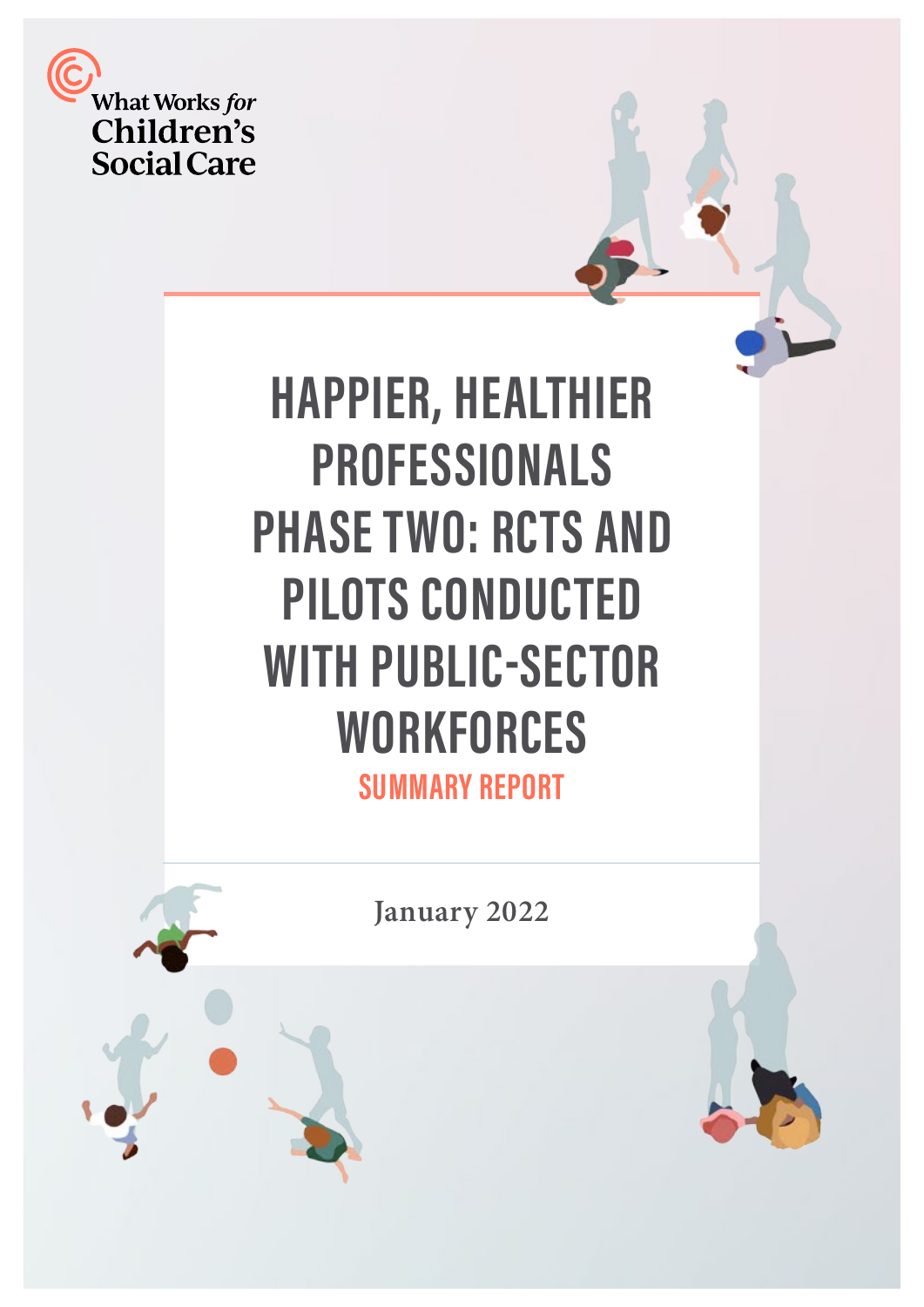

# **Acknowledgements**

What Works for Children's Social Care want to thank Bev Curtis, Practice Development Manager and the practice lead for this strand of work, for her invaluable insights and feedback throughout the design and implementation of these studies. We would also like to thank current and past WWCSC colleagues for their invaluable contributions - including Clare Clancy, Vicky Clayton, Nick Fitzhenry, Daniel Kearns, Patrick Sholl, and Ella Whelan.

### **Funding**

The Economic and Social Research Council funded this work (grant no. ES/N003586/1), following funding from the Department for Education for the first phase of the research programme.

#### **Authors**

What Works for Children's Social Care:

**Shibeal O' Flaherty**, Research Associate, **Chris Mitchell,** Senior Researcher, **Michael T. Sanders**, Chief Executive, **Emily Walker,** Research Assistant

Academic Collaborators:

**Dana Unger,** Associate Professor, UiT The Arctic University of Norway/University of East Anglia, **Ashley Whillans,** Assistant Professor, Harvard Business School, **Kevin Daniels,** Professor, University of East Anglia

### **About What Works for Children's Social Care**

What Works for Children's Social Care (WWCSC) seeks better outcomes for children, young people and families by bringing the best available evidence to practitioners and other decision makers across the children's social

care sector. We generate, collate and make accessible the best evidence for practitioners, policy makers and practice leaders to improve children's social care and the outcomes it generates for children and families.

To find out more visit the WWCSC at: [whatworks-csc.org.uk](https://whatworks-csc.org.uk)

If you'd like this publication in an alternative format such as Braille, large print or audio, please contact us at: info@whatworks-csc.org.uk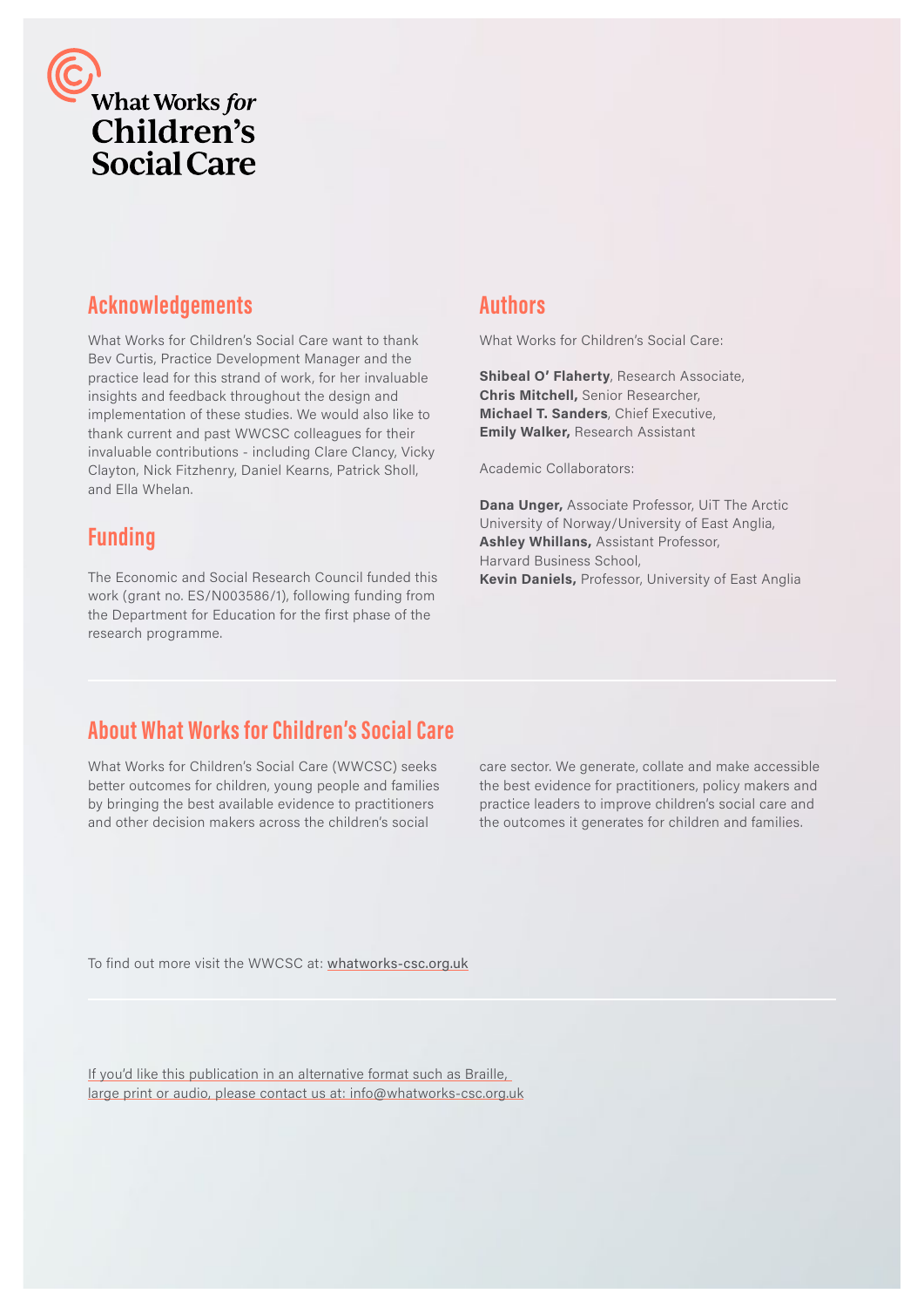

# **CONTENTS**

| Acknowledgements                                                                          |   |
|-------------------------------------------------------------------------------------------|---|
| <b>Authors</b>                                                                            | 1 |
| <b>Funding</b>                                                                            | 1 |
| <b>About What Works</b><br>for Children's Social Care                                     | 1 |
| <b>Table of Contents</b>                                                                  | 2 |
| <b>Introduction</b>                                                                       | 4 |
| <b>RCT1: Symbolic Awards:</b><br><b>Messages Of Gratitude</b><br><b>From Care Leavers</b> | 6 |

| <b>RCT 2: Social Workers</b><br><b>Inspiring The Next Generation</b>                                                | g  |
|---------------------------------------------------------------------------------------------------------------------|----|
| <b>RCT 3: Ministry Of Defence</b><br><b>Inspiring The Next Generation</b>                                           | 12 |
| <b>RCT 4: Increasing Diversity:</b><br><b>Two Online Experiments To</b><br><b>Reduce Bias In Social Work Hiring</b> | 14 |
| <b>PILOT 1: Dictation Software:</b><br><b>Reducing Administrative Burden</b>                                        | 16 |
| <b>PILOT 2: Flexible Working</b><br><b>For Social Workers</b>                                                       | 18 |
| <b>References</b>                                                                                                   |    |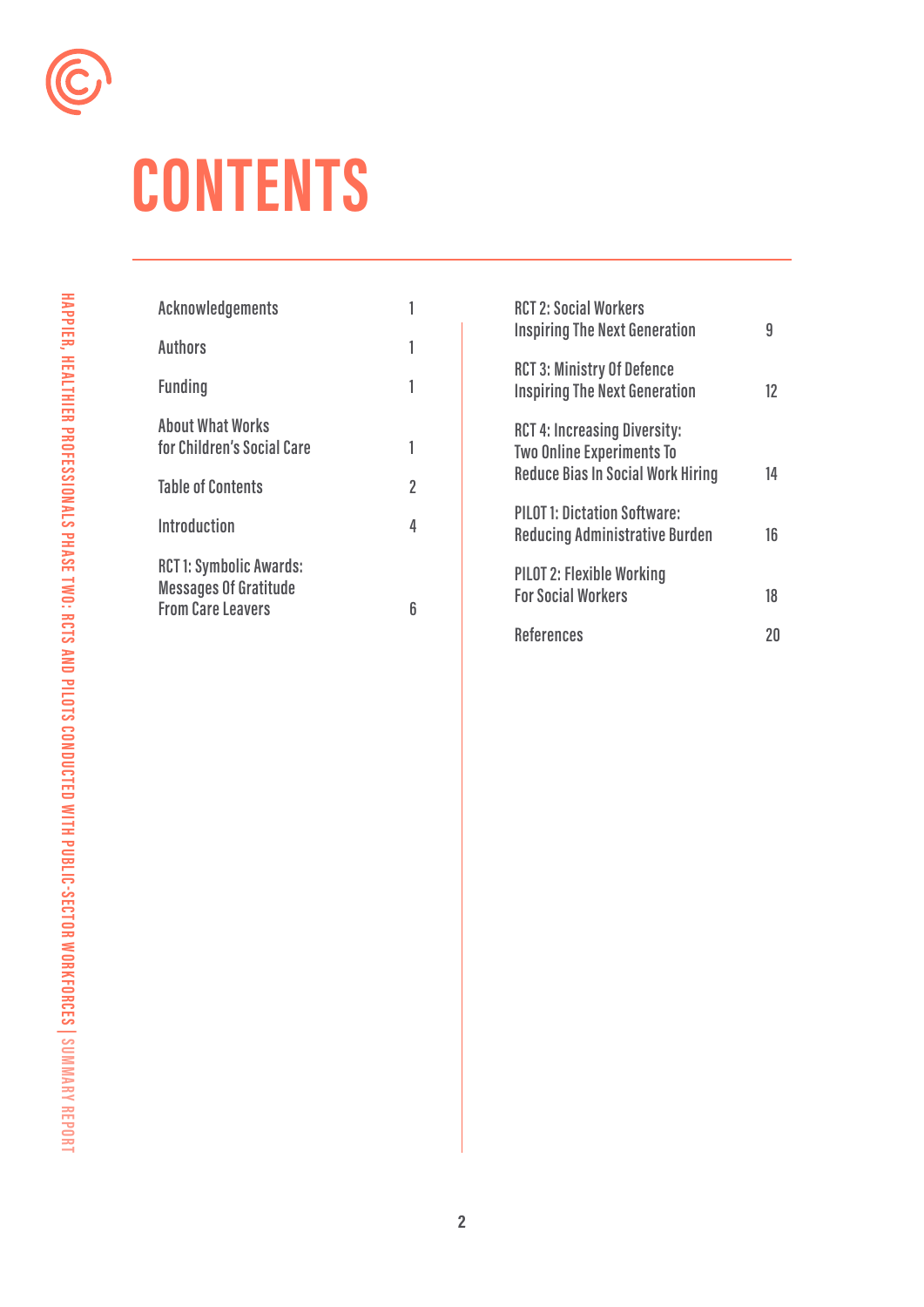

# **HAPPIER, HEALTHIER PROFESSIONALS PHASE TWO: RCTS AND PILOTS CONDUCTED WITH PUBLIC-SECTOR WORKFORCES**

This summary report provides an overview of the second phase of the Happier Healthier Professionals (HHP) programme, a series of evaluations of interventions which aim to increase the wellbeing of social workers and other frontline public sector professionals.

### **Introduction**

Public-sector organisations, such as Children's Services departments, are characterised by high levels of work pressure and emotional labour, and their employees are prone to poor wellbeing (Maslach et al., 2001; Van Loon et al., 2015). The task of social workers is made harder by the many competing and complex demands made on them, which contributes to high levels of stress and burnout (Balloch et al., 1998; Lloyd et al., 2002; Ben-Porat & Itzhaky, 2015), while also feeling under-appreciated for their contributions to some of the most vulnerable people in society (DfE, 2019; DfE, 2020; DfE, 2021).

The turnover rate of social workers in 2020 was approximately 13.5% of the total workforce, and there was an overall sickness absence rate of 2.9% (Gov.uk, 2021). Social workers also report a high prevalence of working overtime. In the DfE's 2021 survey of children's social workers, 14% of social workers said they did not think they would

be working in child and family social work at a local authority in 12 months' time. There is, however, a paucity of evidence showing how local authorities (LAs) might address these issues through the introduction of policies or interventions.

#### **Happier Healthier Professionals**

The HHP programme evaluates interventions designed to improve the wellbeing of social workers and other frontline professionals. In this report, we describe the findings from four randomised controlled trials and two pilots. These studies were conducted between January 2020 and October 2021, with ten local authorities and two partner organisations the Ministry of Defence (MoD) and Frontline. In total, 2,553 social care staff and students and 276 MoD personnel participated in the programme's randomised controlled trials (RCTs). The full report can be found on the What Works for Children's Social Care (WWCSC) website.

#### **Study Methods and Outcomes**

Our interventions were evaluated through a combination of RCTs, some including Implementation and Process Evaluations (IPEs), and pilot studies. RCTs are used to establish causal relationships between interventions and outcomes, while IPEs provide insights into how interventions work and their implementation. Pilots aim to establish the feasibility and acceptability of interventions, often among a smaller number of participants.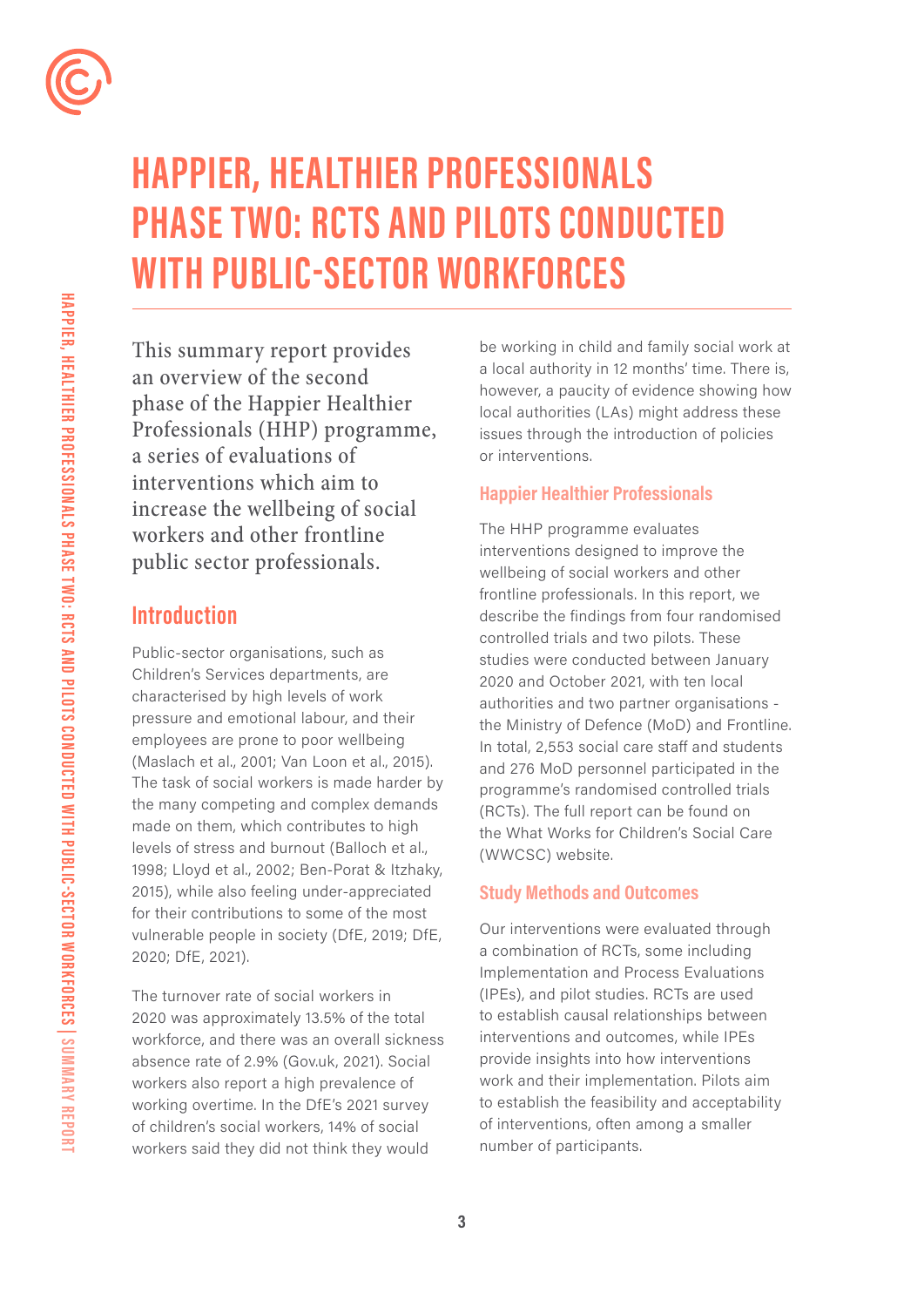



#### **RCTs**

We conducted four RCTs, three of which also included IPEs. For three of the four RCTs, the primary outcome was subjective wellbeing. Secondary outcomes varied for each evaluation. In the fourth RCT - two online experiments focused on increasing diversity in social work management roles - the outcome focused on participants' assessments of fictitious applications for a job. Randomisation was conducted at the individual level for all trials.

#### **Pilot Studies**

We also conducted two pilot studies. The primary aim of the dictation software pilot was to understand the acceptability of the intervention among participants in order to assess its suitability for a larger RCT. We also gathered information on our hypothesised outcomes to understand the potential efectiveness of the intervention and to further inform our logic model. For the flexitime pilot we aimed to understand the feasibility and perceived efectiveness of the intervention via qualitative methods only.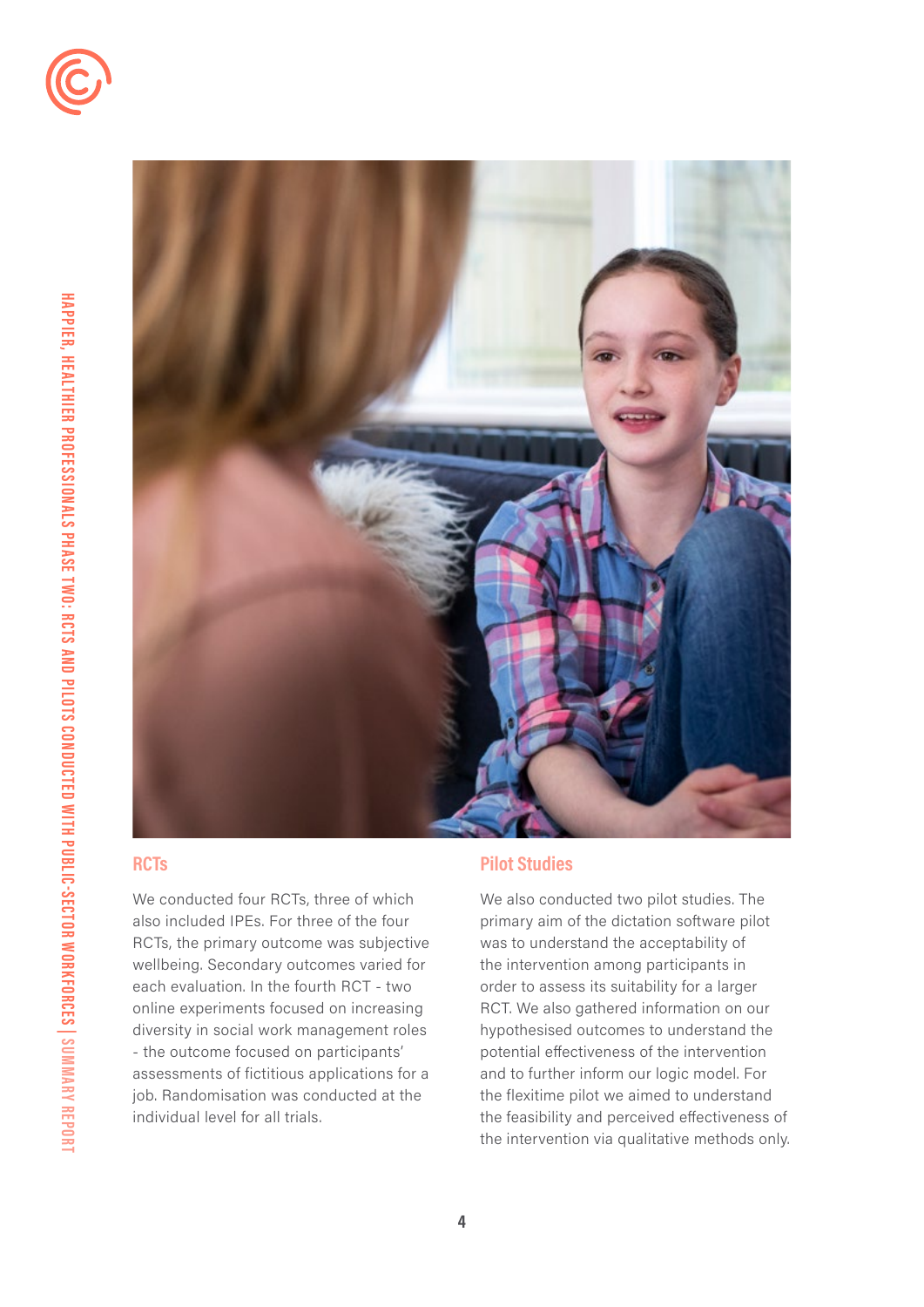



# **RCT 1: SYMBOLIC AWARDS: MESSAGES OF GRATITUDE FROM CARE LEAVERS**

Research suggests that symbolic awards, such as non-monetary awards that recognise employees for their work can have a positive impact on the motivation and retention of staff (Thibault-Landry et al., 2017; Gallus, 2017). This was supported by research conducted in [the first phase of](https://whatworks-csc.org.uk/wp-content/uploads/WWCSC_Happier-Healthier-Professionals-evaluation_March2021_v2.pdf)  [the HHP programme,](https://whatworks-csc.org.uk/wp-content/uploads/WWCSC_Happier-Healthier-Professionals-evaluation_March2021_v2.pdf) which showed that messages of thanks from senior staff at their organisation can improve social workers' sense of feeling valued and recognised for their work (WWCSC, 2021).

Research also suggests that increasing contact between employees and the beneficiaries of their work can increase their sense that their work has a positive impact on others (Grant 2007; Grant, 2008; Grant, 2012; Kosfeld & Neckermann, 2011). Thus, we hypothesised that symbolic award interventions could have a positive impact on social workers' wellbeing and motivation.

#### **TRIAL INFORMATION**

#### **INTERVENTION**

Social care staff in seven local authorities were sent a video of local care leavers talking about their positive experiences with their social worker. Care leavers reflected on the importance of the role of their social worker, the positive impact it had on their life, and expressed gratitude for their social worker's hard work and efforts. One video, each featuring several care leavers, was produced for each local authority.

#### **PARTICIPANTS**

Videos were sent to a total of 1969 social care staff in seven LAs. A total of 428 completed our survey to provide outcome data for our primary and secondary outcomes.

#### **METHOD AND DESIGN**

The trial was an individual-level RCT. We sent two online wellbeing surveys to all participants to measure our outcome measures, once at pre-intervention and once post-intervention. Our primary outcome was subjective wellbeing and secondary outcomes were burnout, intrinsic and prosocial motivation, and perceived social worth. We also conducted semi-structured interviews to understand participants' views about the intervention and its implementation.

The full study protocol can be found [here.](https://whatworks-csc.org.uk/research-project/happier-healthier-professionals-symbolic-awards-beneficiaries/)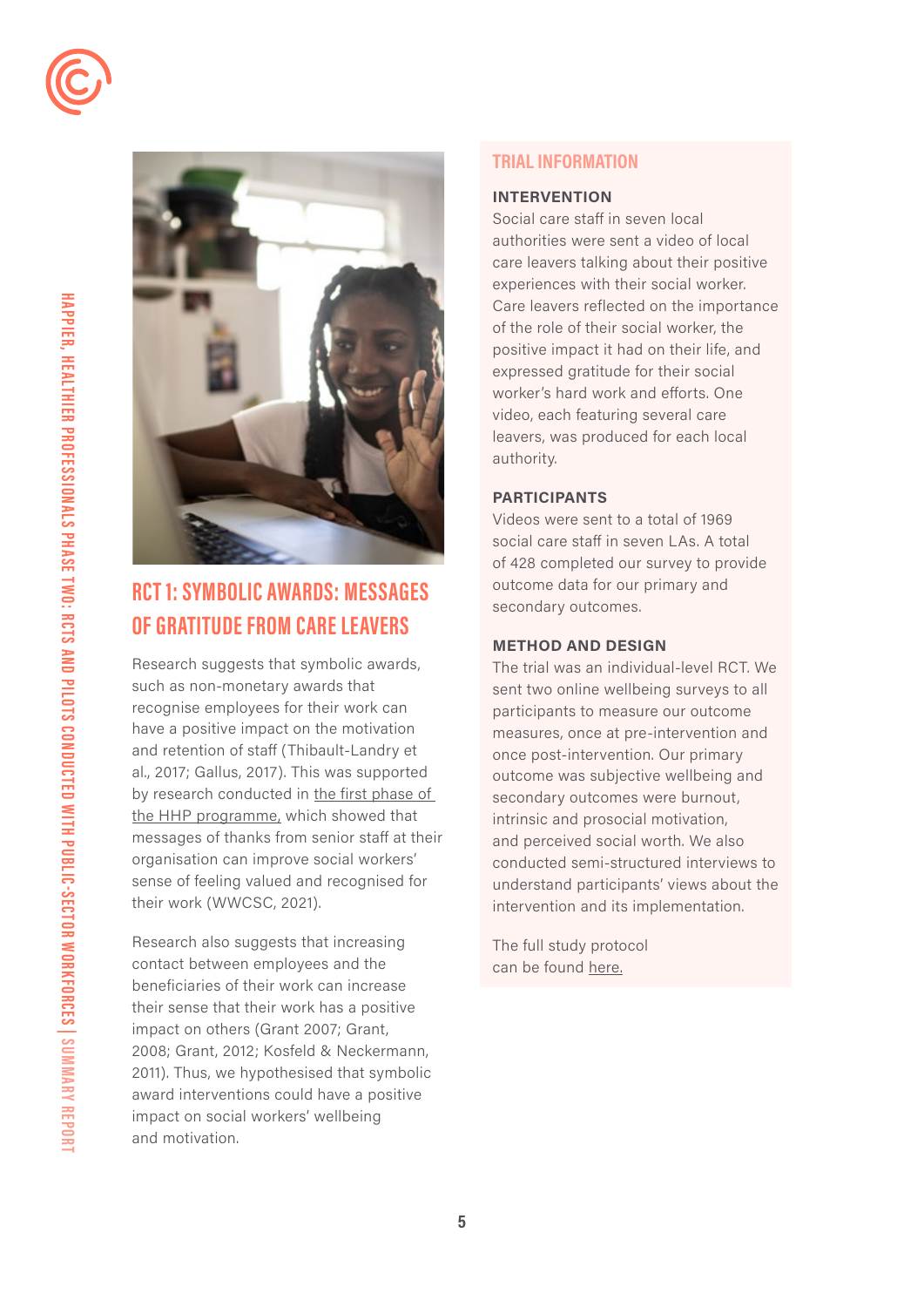

#### **RCT Findings:**

- No significant positive impact on our outcomes: We did not observe a significant impact of the intervention on any of our outcome measures, though there were small, directionally positive diferences across all of our outcomes for participants who had received the intervention compared to the control group.
- Possible effectiveness in the short-term: We conducted exploratory analysis which indicated that the intervention may have been effective in the weeks directly following its launch, but then appeared to attenuate over time. These analyses were exploratory and not pre-specified in our trial protocol and should therefore be interpreted with caution. However, this provides tentative evidence that the intervention may have been effective, if only in the short-term.

#### **IPE Findings:**

- **Addressing the scarcity of positive feedback mechanisms:**  Interview participants welcomed the opportunity to hear direct feedback from beneficiaries, noting that they normally only received feedback when something had gone wrong or if a complaint was made.
- **Positive feedback from interviews:**  Interview participants were very positive about the intervention, reporting that it had a positive impact on their motivation and wellbeing.
- **Differential impact depending on team:** While staff who worked with older children in care or in leaving care teams were very positive about the video, staff who worked in other teams explained that it made them happy for those social care staff that did work directly with children leaving care, but indicated that is did not have a great impact on them personally.

#### **Figure 1: Average attenuation of outcome coeficients post-intervention**

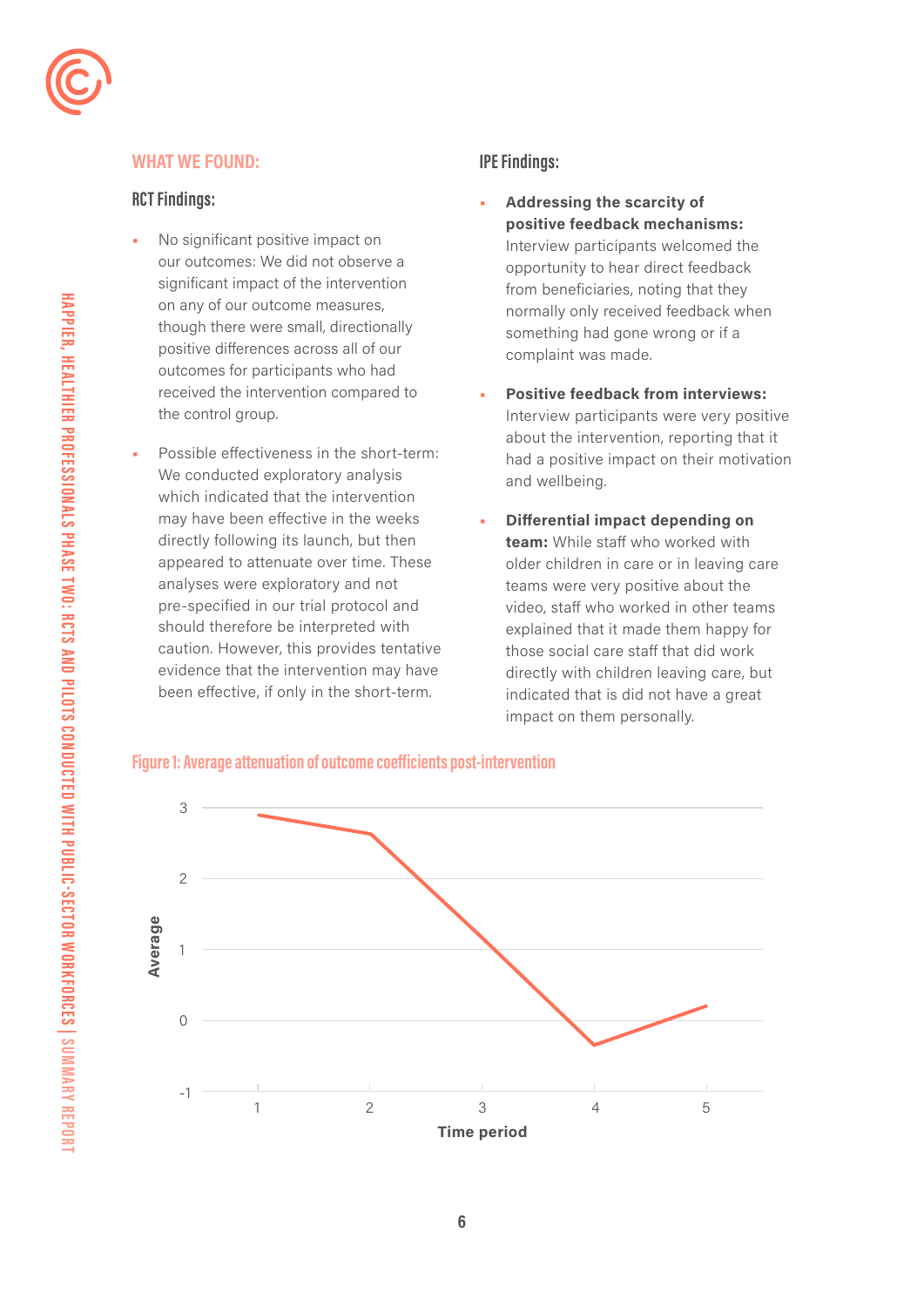

#### **RECOMMENDATIONS:**

- **Design interventions carefully to maximise impact on target population:** More work on the design of the intervention, such as staff consultation or a small pilot study, should be conducted prior to rollout to ensure the intervention content and delivery mechanism is acceptable to the target audience.
- **Continuous rather than one-off interventions:** LAs should aim to establish processes which collect and disseminate this kind of feedback on a more continuous (rather than onceoff) basis in order to produce a more meaningful positive impact on their staff.
- **Tailor messages to the work of teams:**  To maximise effectiveness, LAs might consider creating more personalised symbolic award interventions for different social work teams.

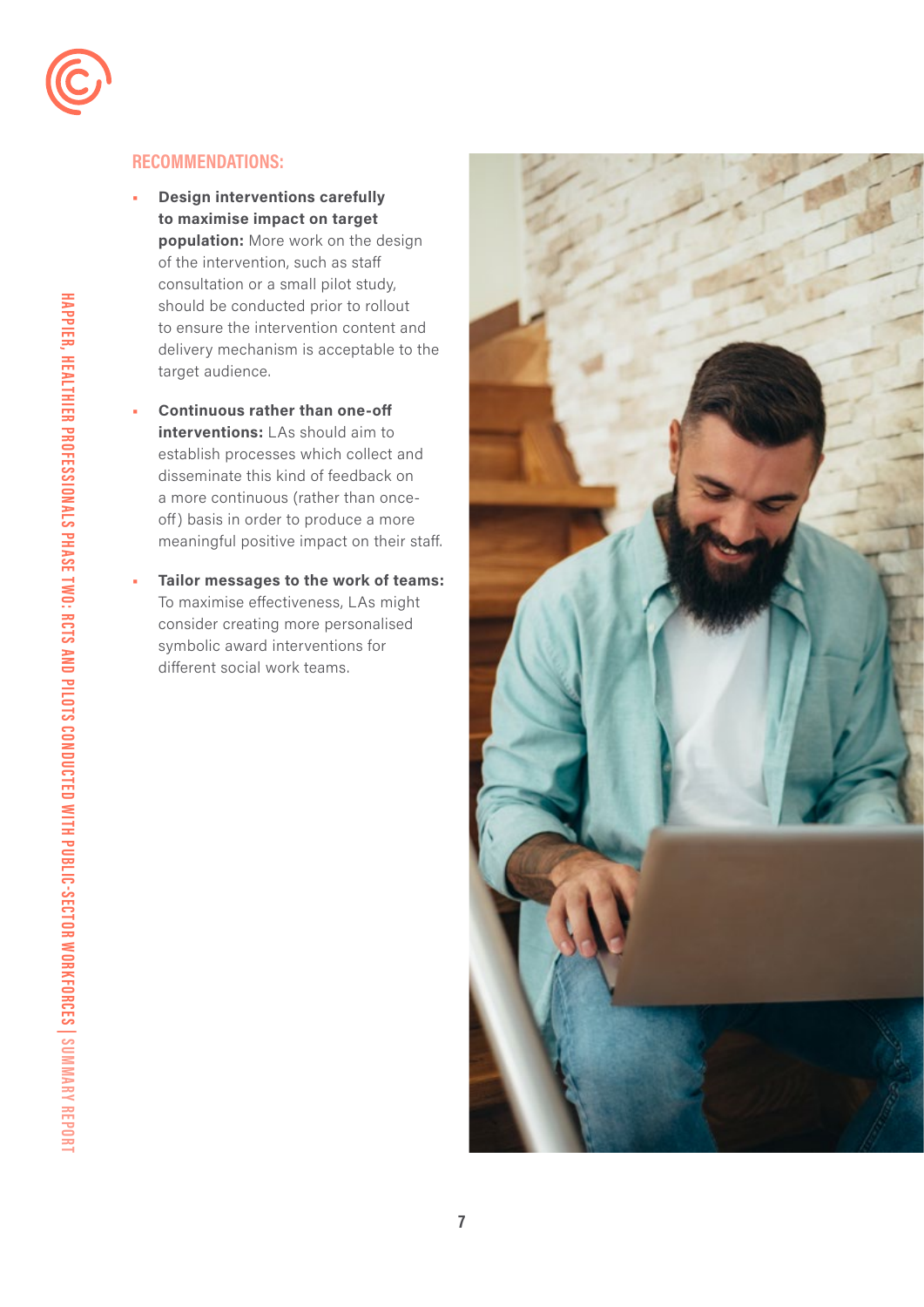

# **RCT 2: SOCIAL WORKERS INSPIRING THE NEXT GENERATION**

outcomes (Ozcelik & Barsade, 2018). Research suggests that high-quality relationships with others are a core component of wellbeing (Ryff & Singer, 1998). Moreover, there is evidence that workplace loneliness is related to lower levels of job performance, suggesting that a sense of connection at work can also positively impact on organisational

Studies have found that job resources, such as strong social support, can help to counteract the negative impact of excessive job demands, i.e. burnout (Bakker et al., 2005). There is evidence to suggest that interventions which leverage peer support to counteract these pressures are effective (Van den Heuvel et al., 2015; Rickard et al., 2021). Research also indicates that newer employees reap more benefits from social connection interventions compared to more experienced or tenured employees (Winslow et al., 2017).

The Social Workers Inspiring the Next Generation (SWING) intervention drew from a recent field experiment which supports this hypothesis, conducted with 911 call operators in Canada. Employees were sent a series of messages from colleagues, with the messages designed to provide social support and increase a sense of professional identity (Linos et al., 2021). The intervention was found to have a positive impact on both burnout levels and retention levels six months post-intervention.

#### **TRIAL INFORMATION**

#### **INTERVENTION**

The intervention involved sending a series of weekly text messages to social workers and trainee social workers in the Frontline programme. The messages were written by Frontline alumni and experienced social workers, and each focused on a separate theme designed to provide 'words of wisdom' by reflecting on the challenges they themselves had faced at the start of their career in social work.

#### **PARTICIPANTS**

Messages were sent to 1148 current trainees on the Frontline social work programme. The intervention was implemented in consecutive years with two cohorts. A total of 267 responded to our post-intervention survey.

#### **METHOD AND DESIGN**

The trial was an individual-level RCT. We sent two online wellbeing surveys to all participants to measure our outcome measures, once at preintervention and once post-intervention. Our primary outcome was subjective wellbeing and secondary outcomes were burnout, sense of connection to one's profession, and self-reported sickness absence rates. We also conducted semi-structured interviews to understand participants' views about the intervention and its implementation.

The full study protocol can be found [here.](https://whatworks-csc.org.uk/wp-content/uploads/WWCSC_HHP2_Trial-2_-SWING_trial_protocol_3.11.20.pdf)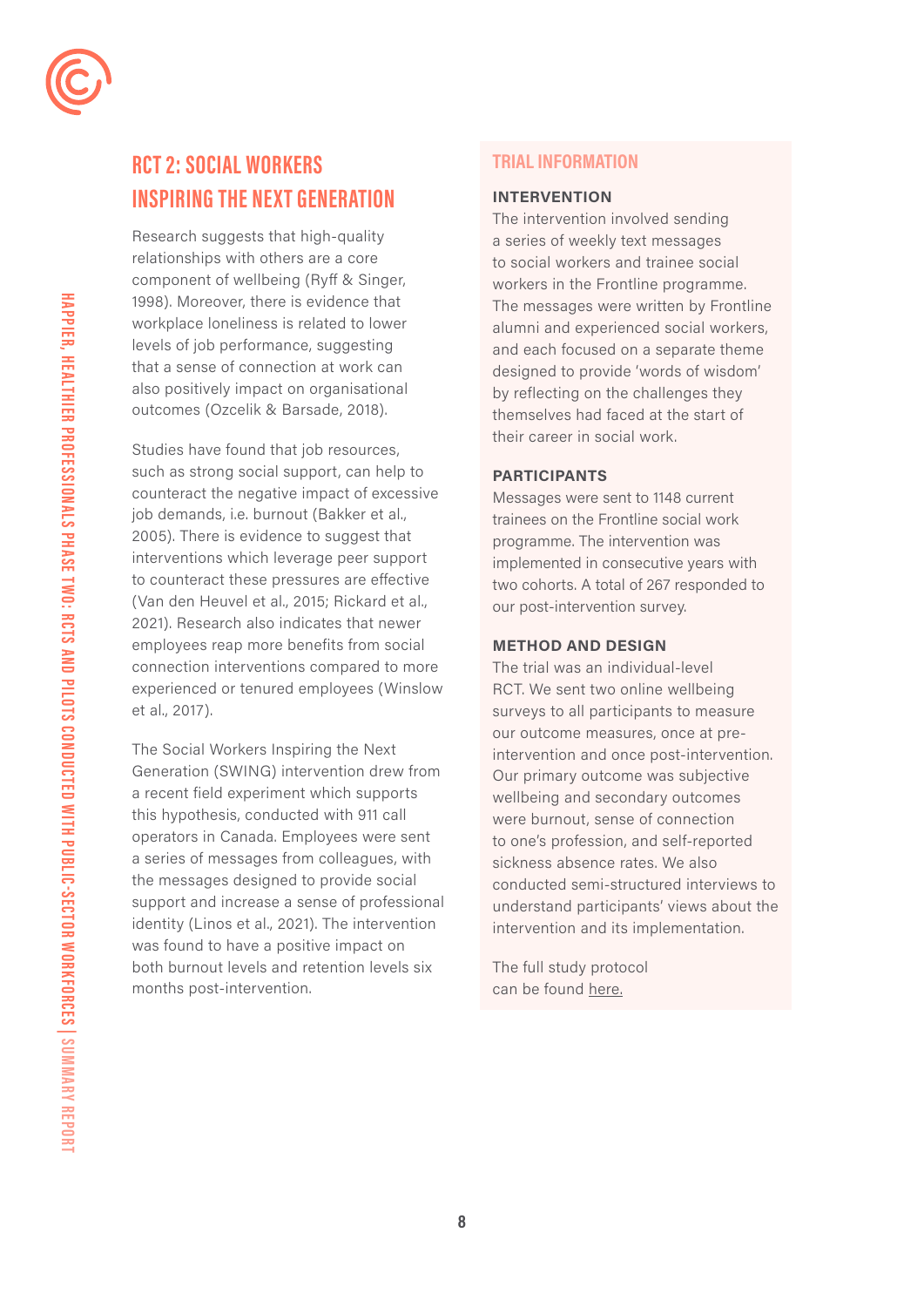



#### **RCT Findings:**

 and sickness absence levels. **• Results suggest no impact:** Our analysis demonstrated no significant impact of the messaging on any of our outcomes, including subjective wellbeing, burnout, professional identity,





 $N = 267$ , \*p<0.01 \*\*\*p<0.001

Copenhagen Burnout Invenntory (survey data, 19 items on a 1-5 scale)

#### **IPE Findings:**

- **• Communication overload:** In interviews, participants noted that they were already receiving an excess of wellbeing related communications from both Frontline and their LA employers in response to the Covid-19 pandemic, and reported feeling fatigued and overwhelmed as a result. They also noted that they were used to receiving communications via email, and receiving text messages on the same subject may have exacerbated this.
- **• Type of social support not sufficient to address social workers' needs:** Participants reported a desire for messaging content that was more useful and practical for their work, e.g. links to external resources. Others felt the messages should recognise the negative as well as positive elements of social work. Participants also noted they felt more engaged with messages written by Frontline alumni, as they felt they could more easily identify with their experiences.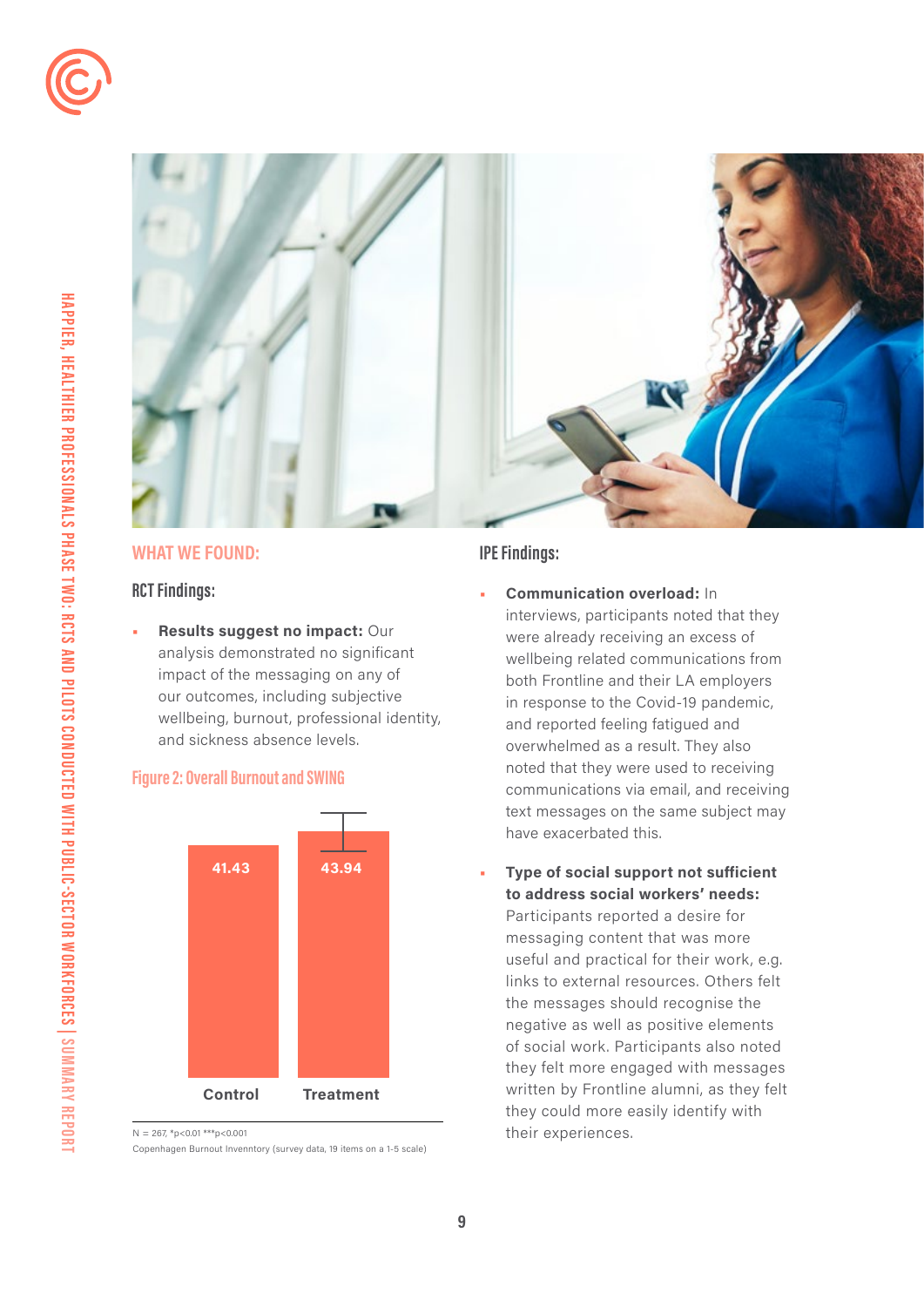

#### **RECOMMENDATIONS:**

Due to the trial showing no significant impact on our outcomes, we will not continue with further data collection for the trial as previously indicated in the trial protocol. Prior to rolling out of the trial in other contexts, we recommend the following adaptations to the intervention design are considered:

- **Appropriate messenger for social support messages:** Social support messages should be written by people recipients can relate to.
- practical support and advice. **• Desire for tangible and instrumental support:** Messages should include
- **Deliver wellbeing interventions in person:** Social support interventions in social work settings may be best delivered in-person, particularly in the context of the Covid-19 pandemic where there has been less in-person contact with colleagues.

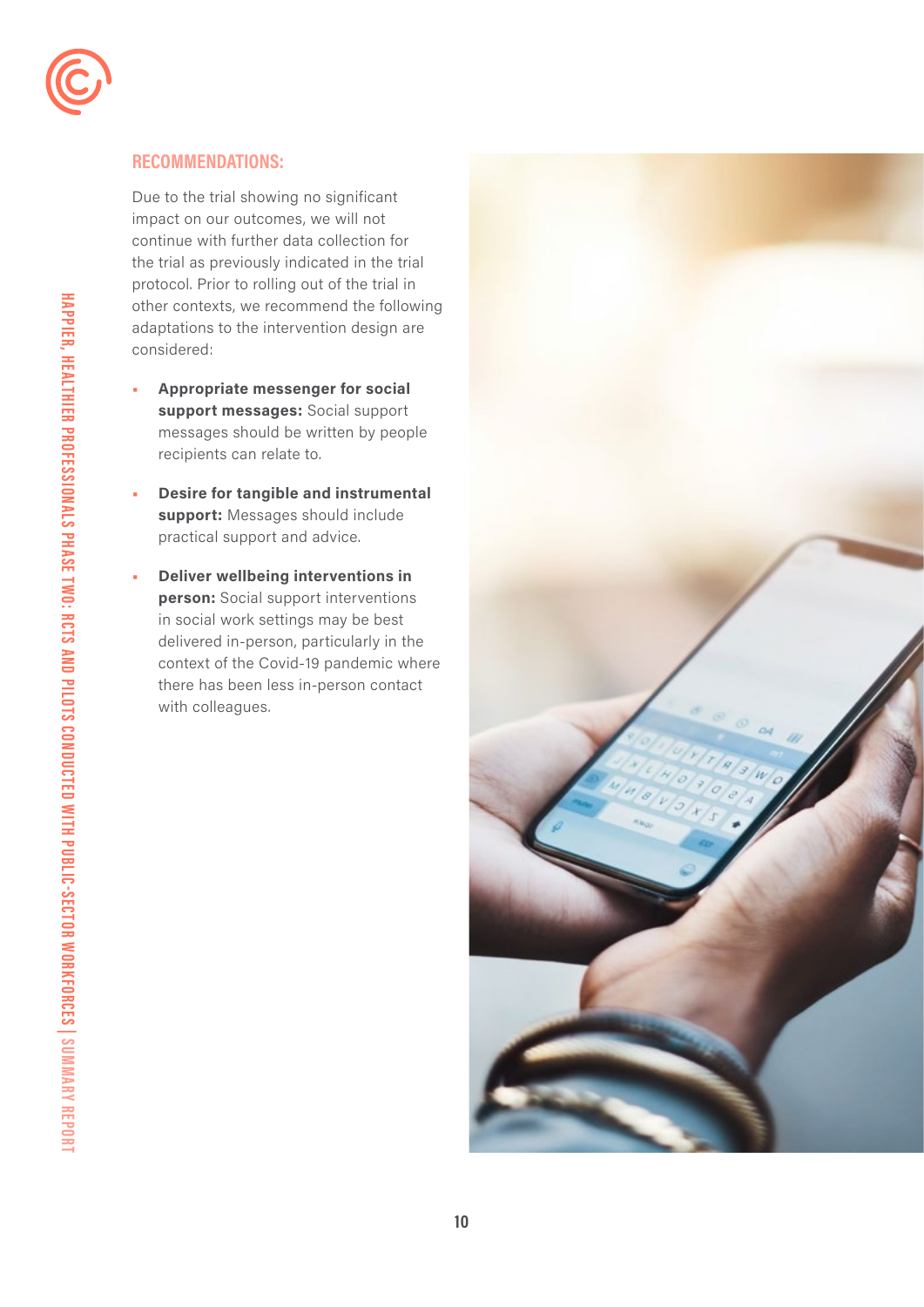

# **RCT 3: MINISTRY OF DEFENCE INSPIRING THE NEXT GENERATION**

Past research has demonstrated that emphasising the importance of one's work through anecdotes and reflections written by senior-level colleagues can have a significant impact on employee performance and the extent to which they feel dedicated to their jobs (Grant, 2008; Linos, 2021). Moreover, there is evidence to suggest that workforce wellbeing interventions which leverage peer support are efective across diferent sets of public-sector employees, including police oficers (Van den Heuval et al., 2015), and hospital nurses (Rickard et al., 2012).

The Ministry of Defence (MoD) encompasses a number of organisations including the Royal Navy, Army, Royal Air Force, Joint Forces Command and MoD Civil Service (MoD, 2017). Defence Intelligence (DI) is an integral part of the MoD, gathering and analysing military intelligence for decision makers (Gov.uk, n.d.).

As part of their work, MoD-DI staff deal with wide-ranging issues that are of key importance in protecting the public, including dealing with responses to national disasters, preventing child exploitation, and being involved in diplomatic missions with hostile countries (Alessandri, 2019). Perhaps influenced by the distressing content of their work, mental health issues are cited as the leading cause (22%) of non-industrial MoD Civil Servant sickness absence, and the highest cause of long-term sickness absence (MoD, 2017). MoD-DI staff are therefore an important group to target with wellbeing interventions.

#### **TRIAL INFORMATION**

#### **INTERVENTION**

A series of eight weekly emails were sent to MoD Defence Intelligence civilian and military employees who started their roles at the MoD during the past two years. The emails contained messages written by senior leaders, wellbeing/diversity and inclusion leads, and experienced employees, and described the shared experiences, challenges and the rewarding nature of their work.

#### **PARTICIPANT**

Messages were sent to 276 staff members at the MoD-DI. Out of these, 98 responded to our postintervention survey.

#### **METHOD AND DESIGN**

The trial was an individual-level RCT. We sent two online wellbeing surveys to all participants to measure our outcome measures, once at pre-intervention and once post-intervention. Our primary outcome was subjective wellbeing and secondary outcomes were sickness absence; organisational commitment and perceived organisational support; and a sense of feeling connected to one's profession. We also conducted semi-structured interviews to understand participants' views about the intervention and its implementation.

The full study protocol can be found [here.](https://whatworks-csc.org.uk/wp-content/uploads/WWCSC_HHP2_RCT3_-MOD-InspiringNextGeneration_trial_protocol_July2021.pdf)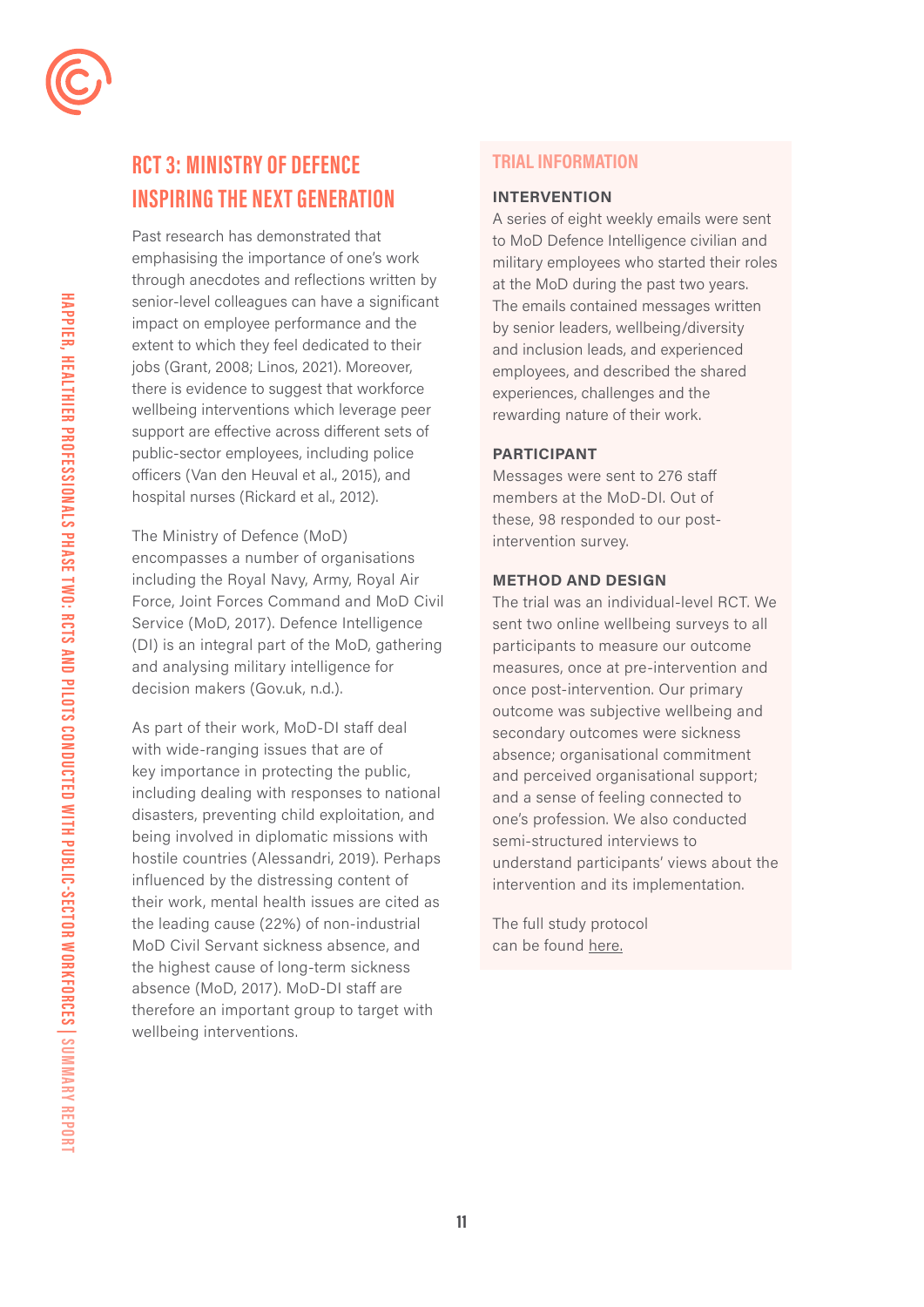

**HAPPIER, HE**

#### **WHAT WE FOUND:**

#### **RCT Findings:**

**• No significant positive impact on our outcomes:** We did not observe a significant impact of the intervention on any of our outcome measures. While there were small diferences between the treatment and control group, there were a mix of positive and negative diferences across the outcomes. The response rate to our survey was lower than anticipated, and consequently the confidence intervals were large and we had low power to detect efects of the intervention.

#### **IPE Findings:**

- **Managers as facilitators of messaging:** Interviews revealed that team managers had used the messaging as material to open up discussions around wellbeing with their team.
- **Desire for more personal, resource intensive interventions:** Findings from the RCT were supported by interviews, which suggested that some participants didn't feel the messages were impactful. Even for those who enjoyed the intervention, there was a sense that they should be coupled with interventions that are tailored to the individual, and which are more resource intensive in terms of time and monetary investment. Interviewees felt that wellbeing interventions could be delivered faceto-face, as emails add to an already excessive amount of correspondence from the DI.

#### **RECOMMENDATIONS:**

Due to the trial appearing not to have a positive impact on any of our outcomes, we are not continuing with further data collection for the trial as previously indicated in the protocol. Prior to rolling out of the trial in other contexts, we recommend the following adaptations to the intervention design are considered:

- **Prompt managers to discuss messages:** Involve managers to help make the messages more salient and to utilise their position to open up subsequent conversations around wellbeing.
- **Consider combining messaging campaigns with more intensive wellbeing interventions:** Interviews suggested there was a desire for the wellbeing leads to organise more face-to-face initiatives, and offer more personalised support.
- **Tailor message content carefully:**  Tailor social support messages so that the right staff members are receiving the most relevant content, bearing in mind tenure at the organisation and higher support needs on entry to the organisation.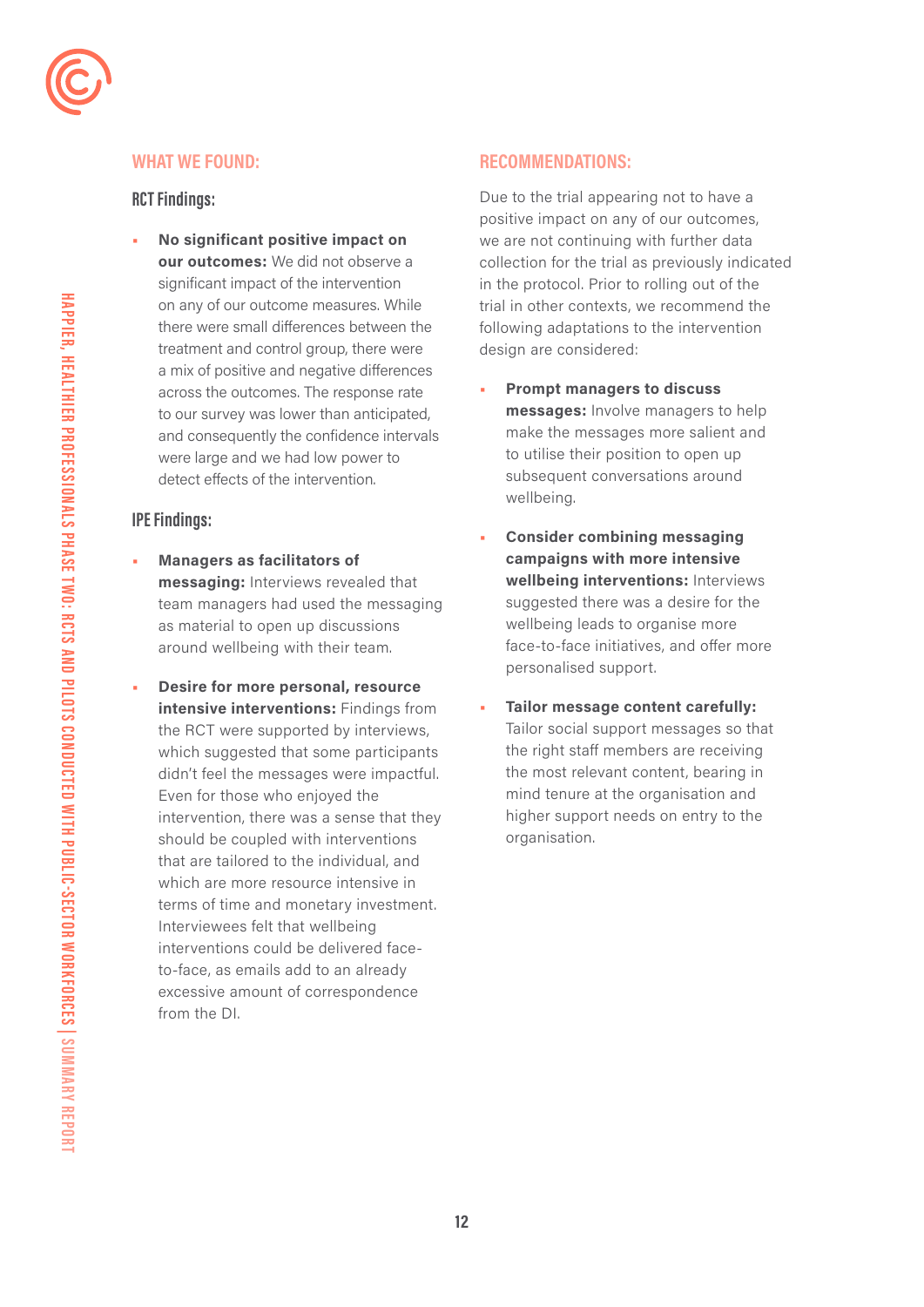

# **RCT 4: INCREASING DIVERSITY: TWO ONLINE EXPERIMENTS TO REDUCE BIAS IN SOCIAL WORK HIRING**

Children's social care is one of the most diverse public sector workforces (Gov. uk, 2019), and social work undergraduate programmes receive the highest number of applications from individuals from ethnic minority backgrounds (UCAS, 2020). Despite this, in 2020 just 2% of directors in children's services identified as Black African or Black Caribbean, despite 12% of children's social workers in England being Black (ADCS, 2020).

While some of this variance in representation in senior roles may be explained by socio-economic differences such as unequal access to education and variation in educational attainment (DfE, 2021b, Britton et al., 2020; ONS, 2020), there is reason to suspect that acial discrimination may play at least some role in hiring decisions in the workforce. A recent survey conducted with 100 Black safeguarding professionals found that almost half of respondents felt that they lacked fair and equal opportunities to progress in the workplace (Brown et al., 2021).

There is research to suggest that 'evaluation nudges' - interventions which make changes to the choice environment of those people assessing candidates - can reduce bias in recruitment processes. It is hypothesised that when evaluators view candidate CVs side by side their attention is focused on the pertinent aspects of a candidate's application, and away from those which are unrelated to job performance, such as their ethnicity (Bohnet, 2016). Research also indicates that removing features of a candidate's identity altogether may reduce bias (Goldin & Rouse, 2000; Stephanie et al., 2020).

#### **TRIAL INFORMATION**

#### **INTERVENTION**

Participating social workers were asked to imagine they had been asked to assess applicants for a final stage interview for a managerial position within children's services. They were presented with fictitious CVs to review, which included either typically White British names, or names which are typically associated with Black African, South Asian or Middle-Eastern backgrounds. They were asked to complete two separate experiments as part of the same session:

- The first experiment involved participants assessing CVs in pairs (the 'joint' condition) rather than individual CVs consecutively.
- The second experiment tested the effectiveness of removing the candidate name from the head of the CVs ('blinding' CVs).

#### **PARTICIPANTS**

Participants in both experiments were 303 qualified social workers, including team managers and senior leaders.

#### **METHOD AND DESIGN**

We conducted these experiments using the online survey platform Qualtrics. The experiments took the form of two individual-level RCTs, conducted consecutively by participants in one session. The order that the experiments appeared was also randomised to ensure there were no order effects on the findings.

The full study protocol can be found [here.](https://whatworks-csc.org.uk/wp-content/uploads/WWCSC_HHP2_Increasing_Diversity_Trial_Protocol_June2021.pdf)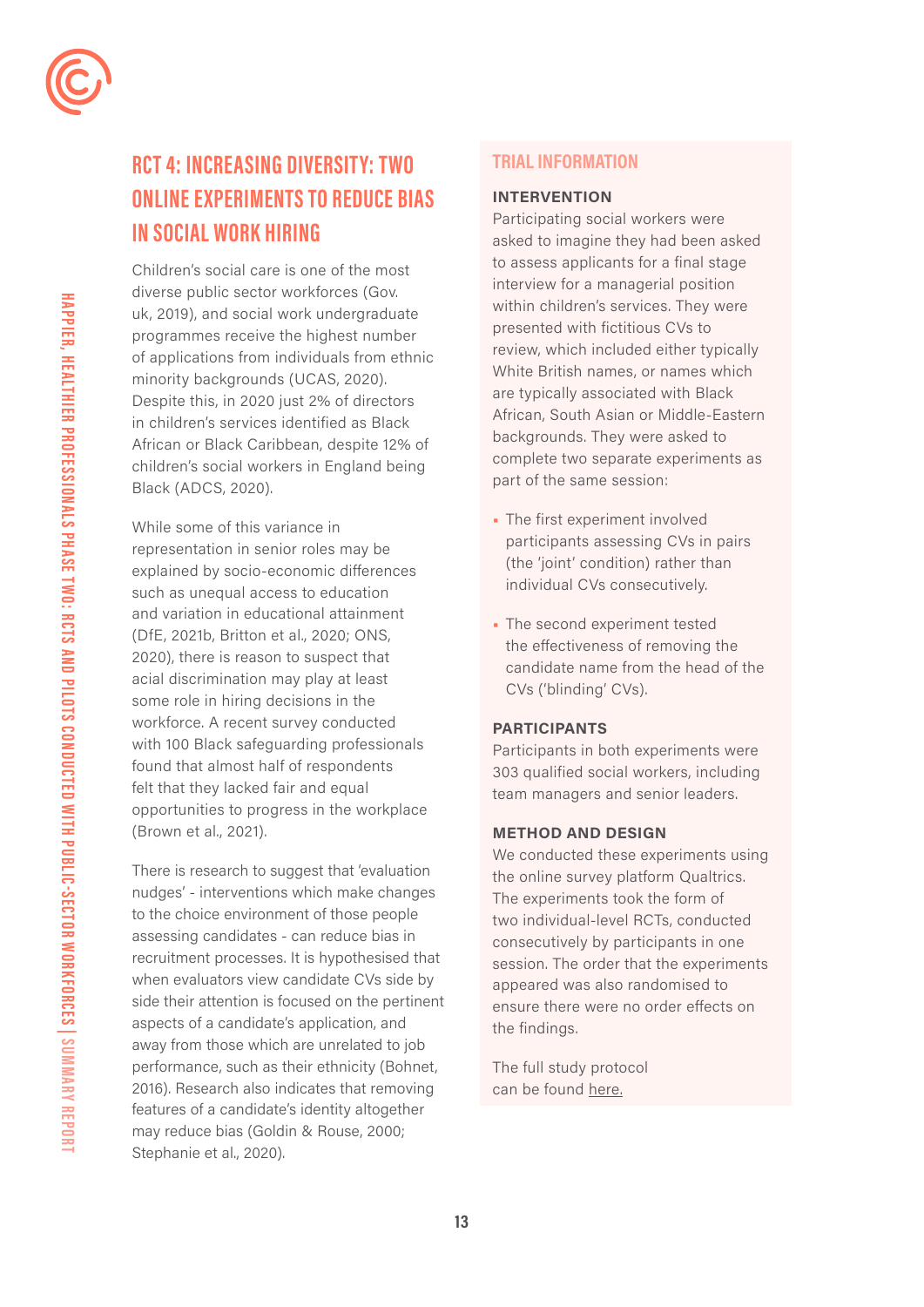

#### **Experiment 1:**

 reviewed alongside another candidate: **•** Candidates with typically minority ethnic names progressed at a higher rate when Participants were much more likely to 'progress' Minority Ethnic Group candidates in the 'joint' evaluation condition, when there was an explicit choice between two candidates. These findings were statistically significant at the <.01 level.

#### **Experiment 2:**

**•** No difference between conditions in blinding experiment: There was no significant difference between participants' evaluation scores of CVs from White British and Minority Ethnic Group candidates. There was also no statistically significant difference between the evaluation scores of candidates in the blinded condition compared to either of the two 'ethnicity' conditions.

#### **RECOMMENDATIONS**

- **• Embedding explicit candidate comparison:** Recruitment teams might identify ways that they might incorporate direct comparisons between candidates as an additional step in their processes. For example, a second reviewer might compare the applications of candidates not initially selected for interview with those who were as an additional step to guard against bias.
- **• Blinding applications as default:** As it is a low-cost and light-touch intervention, we recommend that the Blinding Applications intervention is implemented where similar policies are not already in place as a means to protect against bias in recruitment processes.

**\*\*\***

# **69.91 68.15 52.53 84.22 Separate, Separate, Joint, Joint, White British Minority Ethnic White British Minority Ethnic \*\*\***

#### **Figure 3: Rates of progression, evaluation condition and perceived ethnicities**

 $N = 303$ , \*p<0.05 \*\*p<0.01 \*\*\*p<0.001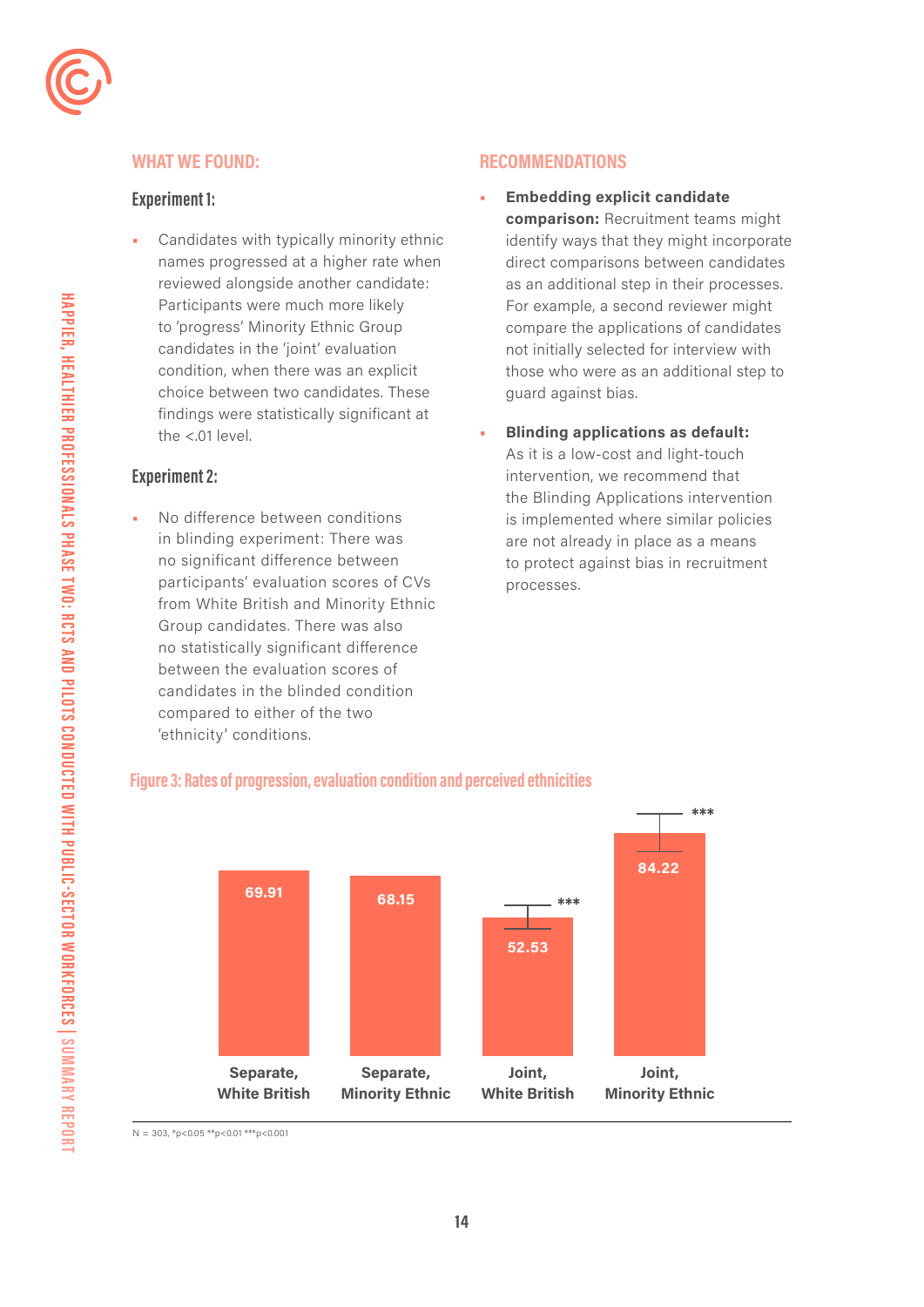



# **PILOT 1: DICTATION SOFTWARE: REDUCING ADMINISTRATIVE BURDEN**

Social workers experience high workload demands, with high caseloads and administrative burden. They report that time-pressure as a result of these administrative tasks, such as statutory reporting, has a direct impact on the time they are able to spend with children and families (Munro, 2011).

impact on burnout levels. In recent polling conducted by WWCSC, paperwork was the factor most commonly listed by social workers (25% of respondents) as one of the top three pressures on their time that takes them away from working directly with children and families. Similarly, a recent DfE report  $(N = 2,240)$  found that ten percent of social workers who were thinking of leaving the profession said that a more manageable workload in terms of administration and paperwork would be the primary factor that would encourage them to remain in social work. In line with this, administrative support has been identified as one of several potential moderators of burnout amongst social workers (Hussein, 2018), suggesting that interventions that offer administrative support may have a positive **REDUCING ADMINISTRATIVE BURDEN**<br>
Social workers experience high workload<br>
Social workers experience high workload<br>
distation app - "Dragged and<br>
dictation app - "Dragged and<br>
dictation app - "Dragged use on their work smi

#### **INTERVENTION**

Social workers were provided with a dictation app - 'Dragon Anywhere' - for use on their work smartphones. This software is designed for users to quickly and easily dictate their case notes and reports rather than typing them, while also allowing them to produce notes while away from their computer.

#### **PARTICIPANTS**

The dictation software was provided to 52 social workers in two LAs - Brent Council ( $n = 20$ ) and Coventry City Council ( $n = 32$ ).

#### **METHOD AND DESIGN**

This was a one-month pilot study. Pre-intervention focus groups were conducted in Brent only, while interview and survey data was collected postintervention in both LAs. We were also provided with app usage data by Dragon Anywhere for the Brent cohort. Usage information in Coventry was measured via self-report survey data at the end of the pilot.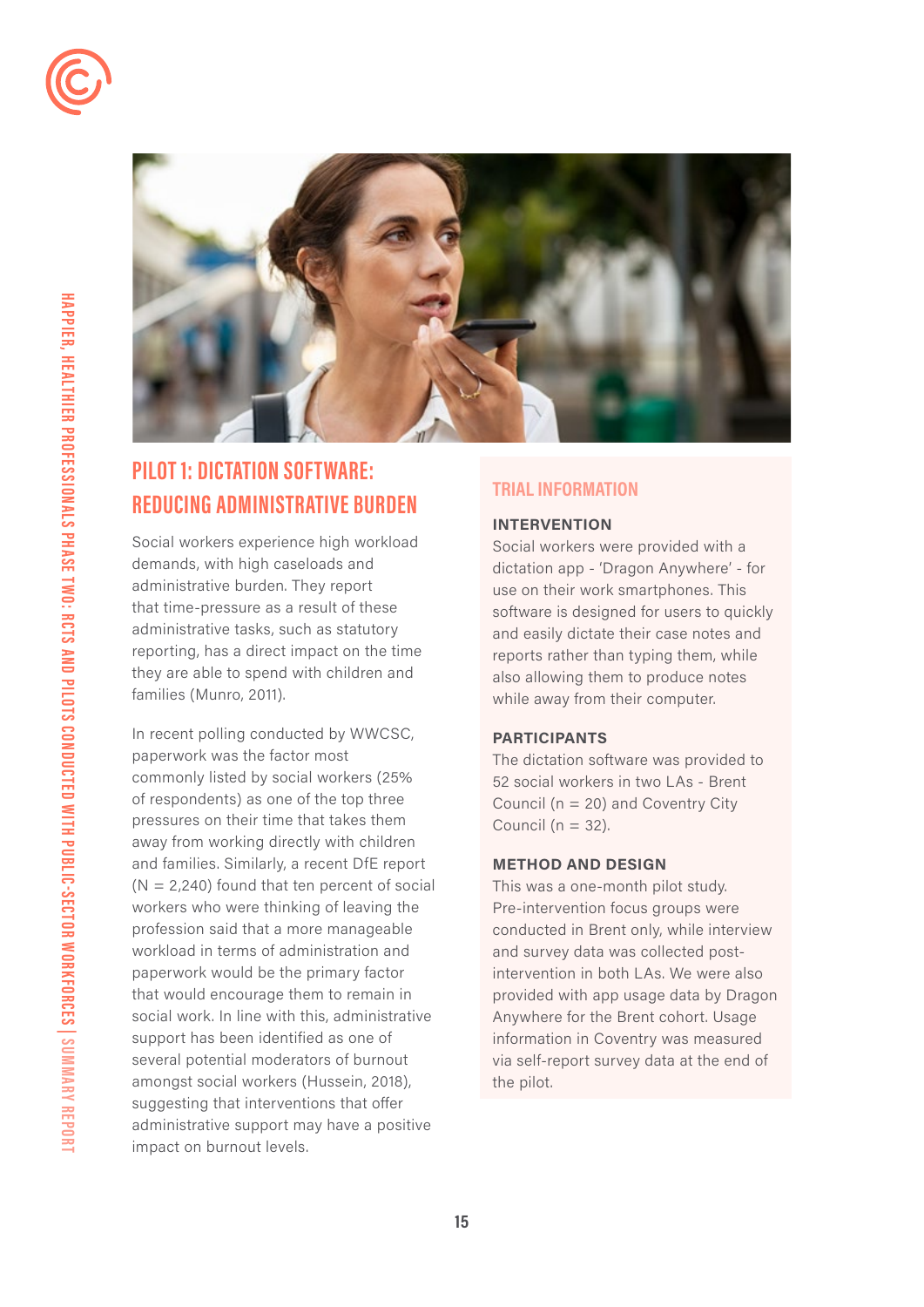

Addressing the time pressure associated with administrative tasks: There was broad agreement amongst focus group participants that there was demand for an intervention which reduced the time burden associated with paperwork.

- **Usability of the app:** The app was generally regarded as intuitive and easy to navigate, though there seemed to be some differences in experiences of using the app according to how comfortable participants were with technology. However, there were also reports of participants finding it time consuming to enter the dictated text into their case management system.
- **Variation in perceived impact and low usage:** Usage data indicated that there was low take-up of the software. Several participants reported that they were comfortable with their current processes, and that they didn't feel that adopting a new technology would be particularly beneficial to them. However, some recipients who used the app more often reported substantial time-savings, with one interviewee describing it as a "game changer".
- **Type of reporting:** There was variation in the type of report social workers found the dictation software useful to use on. More formal documents were seen as less favourable, whereas the app was seen as useful for recording visits, especially as notes could be recorded in the car directly after the meeting.
- **Time investment:** Several participants recognised potential benefits of the intervention, but reported that they anticipated there being an upfront time investment required to make best use

of it, which they explained they were often too busy to make. Participants indicated that they might have been more willing to do so if they knew they would have had access to the app for a longer period. Those that did use the app more regularly reported that the more time they spent using the app, the more comfortable they became with it, and the more they got out of it in terms of time saved.

#### **RECOMMENDATIONS**

- **Training:** LAs who wish to implement the intervention might consider assigning a dictation 'lead' who could facilitate the training and be on hand to provide training for new starters, share best practice, as well as support and guidance for social workers who are already using the software.
- **Mobile app:** LAs looking to introduce dictation software should aim to retain the mobile element of the software.
- **Identify users within the workforce:**  LAs might consider a short pilot to understand which of their staff realise most benefit from the intervention, to ensure that their budget is not spent on licences which are subsequently unused.
- **Make uses and benefits salient:** LAs may consider producing resources to make the potential uses and gains of the app more tangible for social workers during implementation to increase uptake.
- **Shareable guidance:** LAs might consider producing some bite-size guidance documents which could be shared with social workers to be referred to when making notes.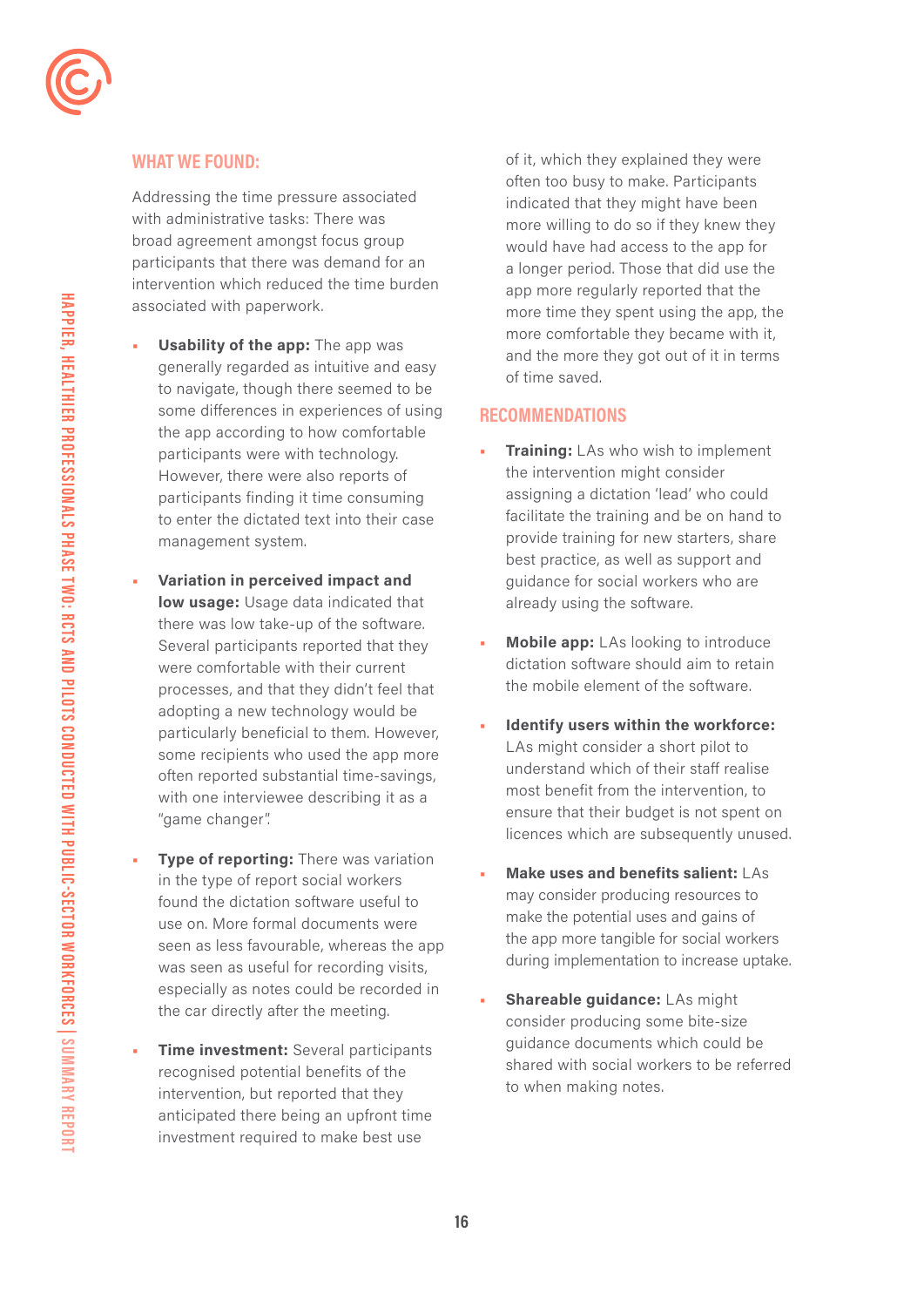

# **PILOT 2: FLEXIBLE WORKING FOR SOCIAL WORKERS**

In recent years, there has been a dramatic increase in the incidence of flexible work practices (FWPs), which are described as practices that transfer autonomy to employees over when, where, or how much they work (Brewer, 2000; Kelly & Moen, 2007; Leslie et al., 2012;). The Covid-19 pandemic has seen a huge increase in the focus on FWPs, and in the discussion around the potential benefits of a shorter working week.

as telecommuting (Gajendran & Harrison, A series of large trials conducted in Iceland between 2015 and 2017 in a range of workplaces measured the impact of shifting employees to a shorter working week (i.e. from 40 hours to a 35 or 36 hour working week) without any reduction in pay. This resulted in substantial improvements in employees' wellbeing, work-life balance, perceived burnout and stress, as well as resulting in higher productivity, despite working fewer hours overall (Haraldsson et al., 2021). Indeed, in addition to improving wellbeing, evidence indicates that employees who use practices such 2007), flexible schedules (Leslie et al., 2012), and compressed work weeks (Baltes, 1999) outperform those who do not.

#### **TRIAL INFORMATION**

#### **INTERVENTION**

We focused on a policy which allows staff to compress their contracted working hours into 4-day weeks or 9-day fortnights. The evaluation took place in one LA, where the policy already has high levels of uptake and a clear process exists for staff to apply to make use of flexitime.

#### **PARTICIPANTS**

The policy is available to all staff in children's services in Stockport Council.

#### **METHOD AND DESIGN**

The evaluation consisted of 11 semistructured interviews with staff at one time-point.

The full study protocol can be found [here.](https://whatworks-csc.org.uk/wp-content/uploads/HHP2-Pilot-2_-Flexitime-FINAL.pdf)



**17**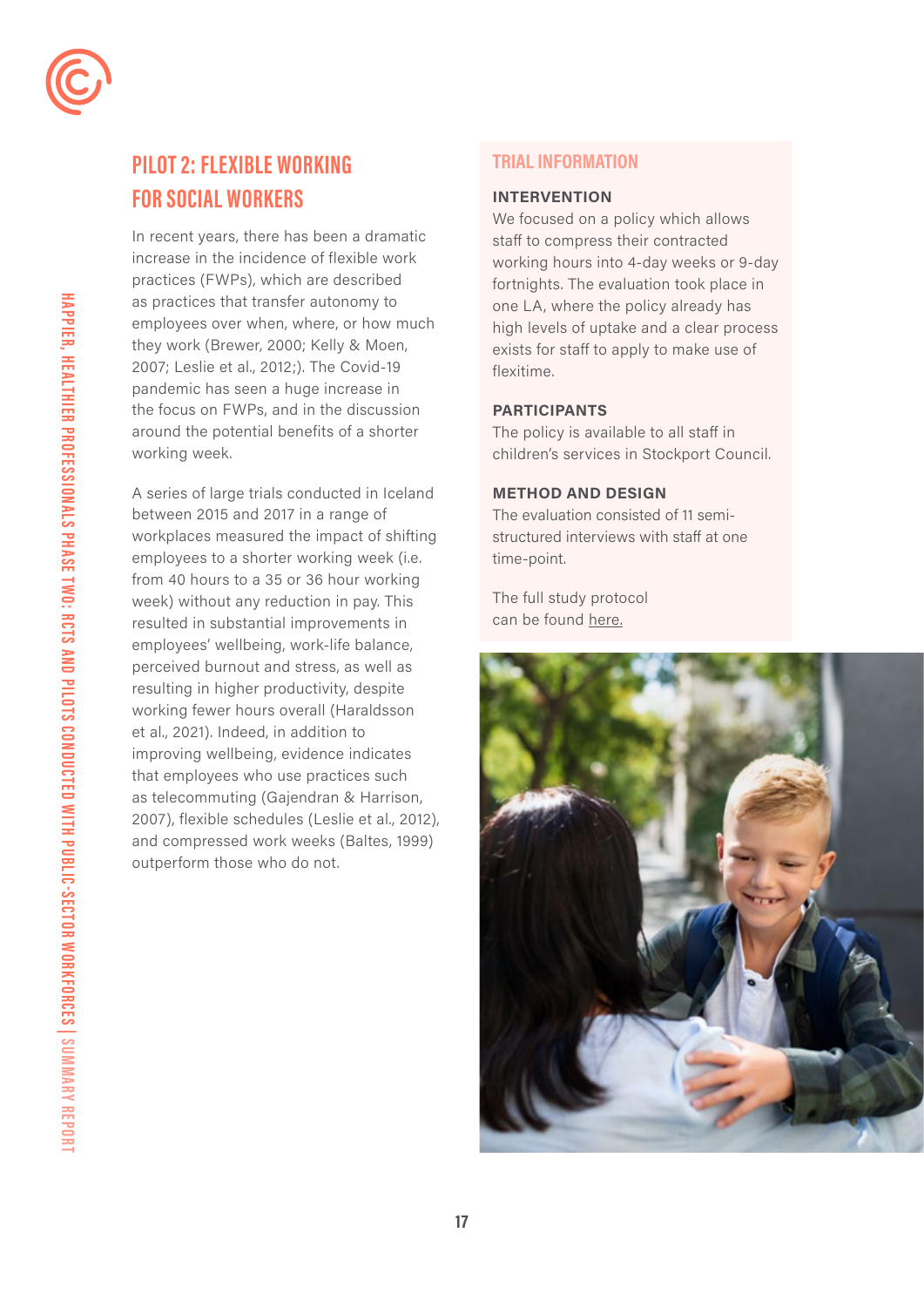

- **Perceived positive impact:** Consensus among participants in the study was that the compressed hours flexible working policy represented a net positive to the LA and its workforce, with interviewees reporting significant benefits to their wellbeing. There was also a sense that the policy improved work-life balance and enhanced staff enjoyment of nonworking time. This meant that some staff felt they were more refreshed when they returned to work, and more productive as a result.
- **Different views on boundaries and adherence:** Interviewees noted the need - and challenge - of being strict in adhering to their non-working time. Social workers reported that norms had formed in their team around not disturbing their colleagues' non-working days with issues to do with their cases. More senior members of staff, however, were more likely to think of their nonworking time as time where they were contactable in cases where their team needed them.
- **Planning the duty rota:** Senior staff acknowledged the challenge in balancing adherence to staff's working patterns with ensuring service delivery was uninterrupted, though careful planning between teams, particularly around the duty rota, was seen as a protective factor against disruption.

**• Importance of organisational culture:**  Senior staf's commitment to prioritising staf's work-life balance was seen as an important factor in social workers being able to make best use of the policy. The LA's commitment to flexible working was seen by participants as one of its 'values.'

#### **RECOMMENDATIONS**

**Planning;** It is important that LAs conduct careful planning and establish clear processes, especially around the duty system, before the introduction of FWPs.

**Monitoring of potential negative impacts on team workload;** Managers should carefully monitor the extent to which time-pressure is displaced to other team members, and adjust working patterns accordingly to ensure workloads are equitably distributed across their team.

**Commitment to work-life balance and organisational culture**; Senior leaders and managers should aim to demonstrate the LA's commitment to staff work-life balance by protecting staff's non-working days wherever possible. This may help to cultivate a wider organisational culture where staff wellbeing is prioritised, and which may produce further downstream benefits for the workforce.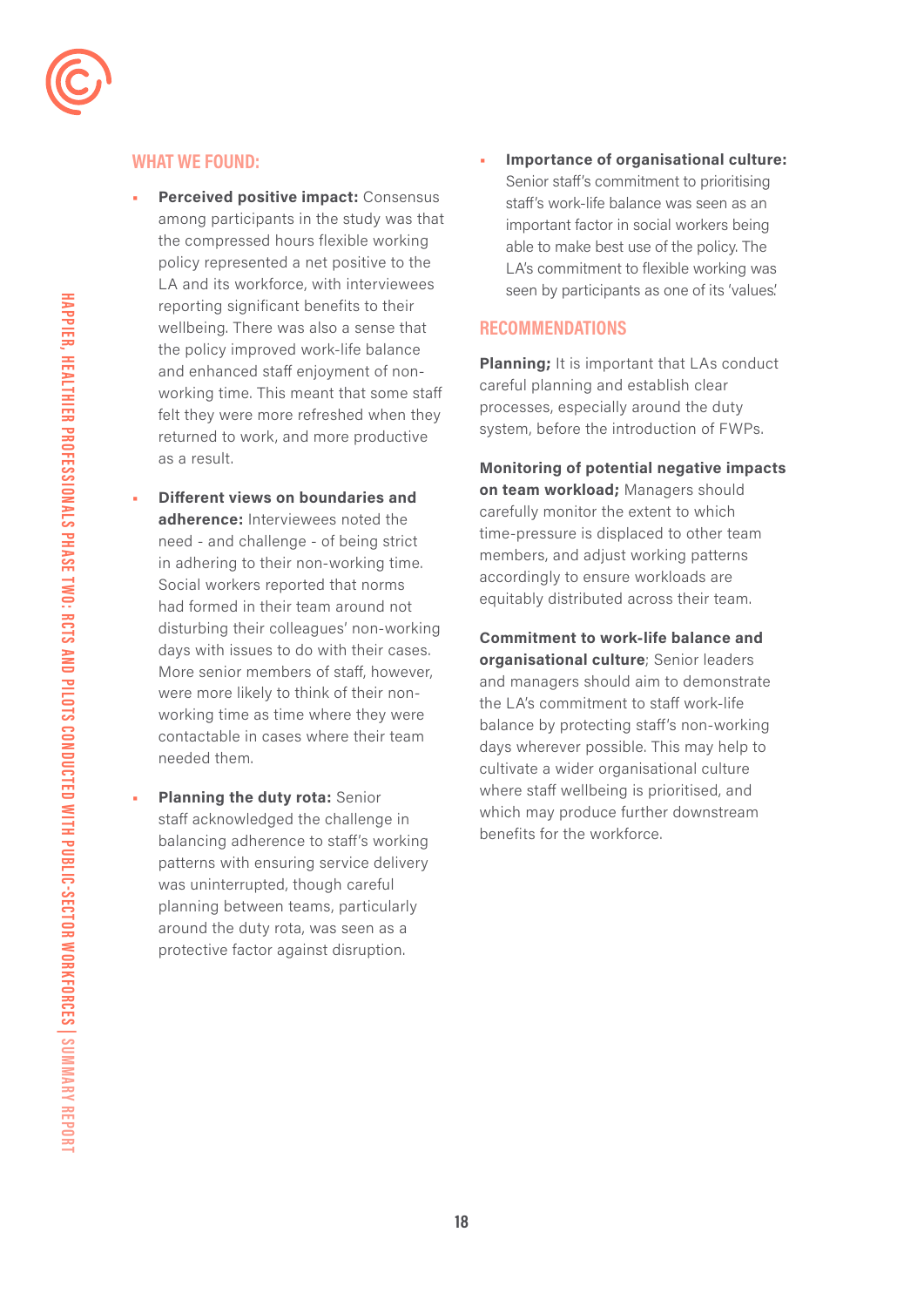

## **References**

ADCS (2020). Retrieved from [https://adcs.org.uk/assets/documentation/ADCS\\_DCS\\_](https://adcs.org.uk/assets/documentation/ADCS_DCS) Update\_March\_2020\_FINAL.pdf

Alessandri, M. (2019). Managing work-related trauma in the Civil Service [Blog]. Retrieved from [https://civilservice.blog.gov.uk/2019/10/07/managing-work-related-trauma-in-the-civil](https://civilservice.blog.gov.uk/2019/10/07/managing-work-related-trauma-in-the-civil-service/)[service/](https://civilservice.blog.gov.uk/2019/10/07/managing-work-related-trauma-in-the-civil-service/) 

Archibald, M. M., Ambagtsheer, R. C., Casey, M. G., & Lawless, M. (2019). Using zoom video conferencing for qualitative data collection: perceptions and experiences of researchers and participants. International Journal of Qualitative Methods, 18, 1609406919874596.

Bakker, A., & Demerouti, E. (2007). The Job Demands‐Resources model: state of the art. Journal Of Managerial Psychology, 22(3), 309-328. doi: 10.1108/02683940710733115

Bakker, A. B., Demerouti, E., & Euwema, M. C. (2005). Job resources buffer the impact of job demands on burnout. Journal of Occupational Health Psychology, 10(2), 170.

Balloch, S., Pahl, J., & McLean, J. (1998). Working in the social services: Job satisfaction, stress and violence. The British Journal of Social Work, 28(3), 329-350.

Baltes, B. B., Briggs, T. E., Huff, J. W., Wright, J. A., & Neuman, G. A. (1999). Flexible and compressed workweek schedules: A meta-analysis of their effects on work-related criteria. Journal of Applied Psychology, 84(4), 496.

Ben-Porat, A., & Itzhaky, H. (2015). Burnout among trauma social workers: The contribution of personal and environmental resources. Journal of Social Work, 15(6), 606-620.

Bohnet, I., Alexandra van Geen, A., Bazerman, M. (2016) When Performance Trumps Gender Bias: Joint vs. Separate Evaluation. Management Science, 62(5), 1225-1234. [https://doi.](https://doi.org/10.1287/mnsc.2015.2186) [org/10.1287/mnsc.2015.2186](https://doi.org/10.1287/mnsc.2015.2186) 

Brewer, A. M. (2000). Work design for flexible work scheduling: Barriers and gender implications. Gender, Work & Organization, 7(1), 33-44.

Britton, J., Dearden, L., van der Erve, L., & Waltmann, B. (2020). The impact of undergraduate degrees on lifetime earnings. Institute of Fiscal Studies. Retrieved from [https://ifs.org.uk/](https://ifs.org.uk/uploads/R167-The-impact-of-undergraduate-degrees-on-lifetime-earnings.pdf) [uploads/R167-The-impact-of-undergraduate-degrees-on-lifetime-earnings.pdf](https://ifs.org.uk/uploads/R167-The-impact-of-undergraduate-degrees-on-lifetime-earnings.pdf)

Brown, L., Solarin, A., & Charles, K. (2021). Opportunities and Support for Black Safeguarding Professionals. Retrieved from<https://tinyurl.com/cw3kyhjy>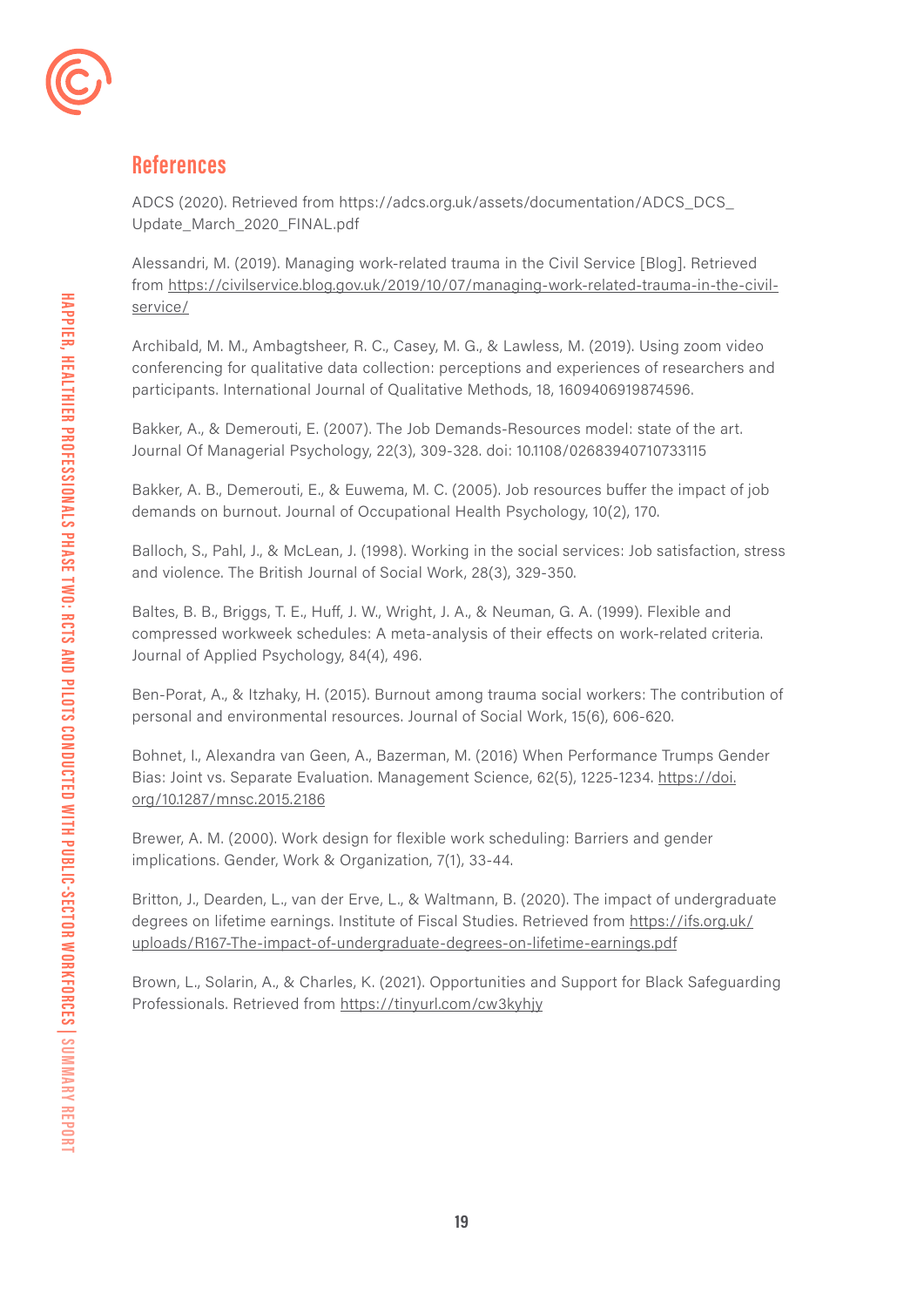

DfE (2019) Longitudinal study of local authority child and family social workers (Wave 1).

Retrieved from:

[https://assets.publishing.service.gov.uk/government/uploads/system/uploads/attachment\\_](https://assets.publishing.service.gov.uk/government/uploads/system/uploads/attachment_data/file/9067)  data/file/906780/Longitudinal\_study\_of\_local\_authority\_child\_and\_family\_social\_workers Wave 1.pdf

DfE (2020) Longitudinal study of local authority child and family social workers (Wave 2).

Retrieved from:

[https://assets.publishing.service.gov.uk/government/uploads/system/uploads/attachment\\_](https://assets.publishing.service.gov.uk/government/uploads/system/uploads/attachment_data/file/9067)  data/file/906778/Longitudinal\_study\_of\_local\_authority\_child\_and\_family\_social\_workers [Wave\\_2.pdf](https://assets.publishing.service.gov.uk/government/uploads/system/uploads/attachment_data/file/9067)

DfE. (2021) Longitudinal study of local authority child and family social workers (Wave 3) [https://assets.publishing.service.gov.uk/government/uploads/system/uploads/attachment\\_](https://assets.publishing.service.gov.uk/government/uploads/system/uploads/attachment_data/file/1008)  data/file/1008153/Longitudinal\_study\_of\_local\_authority\_child\_and\_family\_social\_workers [Wave\\_3\\_.pdf](https://assets.publishing.service.gov.uk/government/uploads/system/uploads/attachment_data/file/1008)

DfE (2021b) Ethnicity Facts and Figures. Retrieved from:

[https://www.ethnicity-facts-figures.service.gov.uk/education-skills-and-training/11-to-16](https://www.ethnicity-facts-figures.service.gov.uk/education-skills-and-training/11-to-16-years-old/) [years-old/a-to-c-in-english-and-maths-gcse-attainment-for-children-aged-14-to-16-key](https://www.ethnicity-facts-figures.service.gov.uk/education-skills-and-training/11-to-16-years-old/)[stage-4/latest](https://www.ethnicity-facts-figures.service.gov.uk/education-skills-and-training/11-to-16-years-old/)

Gajendran, R. S., & Harrison, D. A. (2007). The good, the bad, and the unknown about telecommuting: meta-analysis of psychological mediators and individual consequences. Journal of applied psychology, 92(6), 1524.

Gallus, J. (2017). Fostering public good contributions with symbolic awards: A large-scale natural field experiment at Wikipedia. Management Science, 63(12), 3999-4015.

Goldin, C., & Rouse, C. (2000). Orchestrating impartiality: The impact of" blind" auditions on female musicians. American economic review, 90(4), 715-741

Gov.uk. (2021). Children's social work workforce, Reporting Year 2020. Retrieved from [https://](https://explore-education-statistics.service.gov.uk/find-statistics/children-s-social-work-workforce)  [explore-education-statistics.service.gov.uk/find-statistics/children-s-social-work-workforce](https://explore-education-statistics.service.gov.uk/find-statistics/children-s-social-work-workforce) 

Grant, A. M. (2007). Relational job design and the motivation to make a prosocial difference. Academy of Management Review, 32(2), 393-417.

Grant, A. M. (2008). Does intrinsic motivation fuel the prosocial fire? Motivational synergy in predicting persistence, performance, and productivity. Journal of Applied Psychology, 93(1), 48.

Grant, A. M. (2008). The significance of task significance: Job performance effects, relational mechanisms, and boundary conditions. Journal of Applied Psychology, 93(1), 108.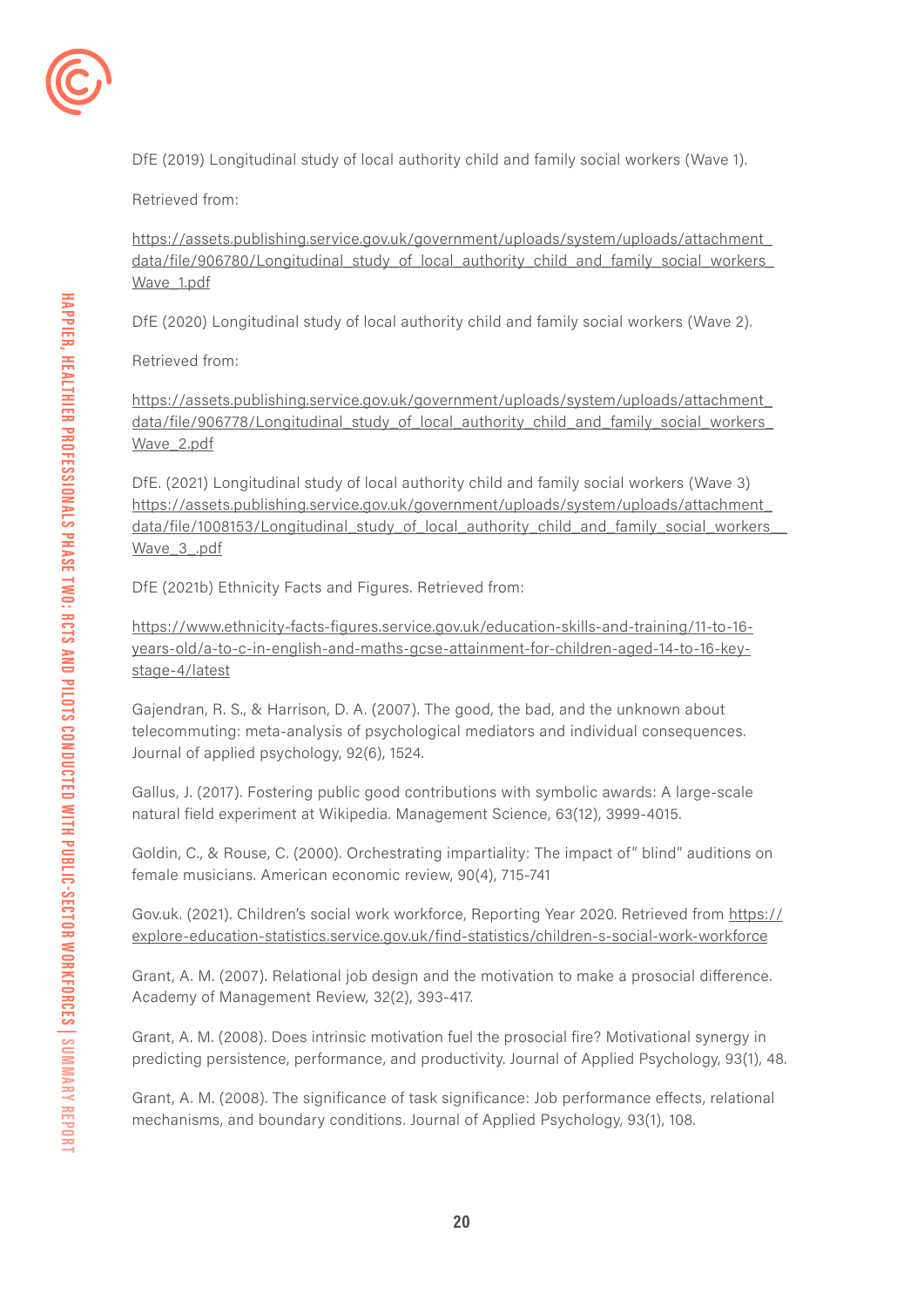Grant, A. M. (2012). Leading with meaning: Beneficiary contact, prosocial impact, and the performance effects of transformational leadership. Academy of Management Journal, 55(2), 458-476.

Grant, A. M., & Campbell, E. M. (2007). Doing good, doing harm, being well and burning out: The interactions of perceived prosocial and antisocial impact in service work. Journal of Occupational and Organizational Psychology, 80(4), 665-691.

Haraldsson, G., & Kellam, J. (2021). Going public: Iceland's journey to a shorter working week. Association for Democracy and Sustainability. Retrieved from [https://autonomy. work/wp](https://autonomy. work/wp-content/uploads/2021/06/ICELAND_4DW. pdf (Zugriff am: 14.07. 2021).)[content/uploads/2021/06/ICELAND\\_4DW. pdf \(Zugriff am: 14.07. 2021\).](https://autonomy. work/wp-content/uploads/2021/06/ICELAND_4DW. pdf (Zugriff am: 14.07. 2021).)

Hussein, S. (2018). Work Engagement, Burnout and Personal Accomplishments Among Social Workers: A Comparison Between Those Working in Children and Adults' Services in England. Administration and Policy in Mental Health and Mental Health Services Research, 45, 911–923. Available at: <https://link.springer.com/article/10.1007/s10488-018-0872-z>

Kelly, E. L., & Moen, P. (2007). Rethinking the clockwork of work: Why schedule control may pay off at work and at home. Advances in Developing Human Resources, 9(4), 487-506.

Kosfeld, M., & Neckermann, S. (2011). Getting more work for nothing? Symbolic awards and worker performance. American Economic Journal: Microeconomics, 3(3), 86-99.

Leslie, L. M., Manchester, C. F., Park, T. Y., & Mehng, S. A. (2012). Flexible work practices: a source of career premiums or penalties?. Academy of Management Journal, 55(6), 1407-1428.

Linos, E., Ruffini, K., & Wilcoxen, S. (2021). Reducing Burnout and Resignations among Frontline Workers: A Field Experiment. Available at SSRN 3846860.

Lloyd, C., King, R., & Chenoweth, L. (2002). Social work, stress and burnout: A review. Journal of Mental Health, 11(3), 255-265.

Maslach, C., Schaufeli, W. B., & Leiter, M. P. (2001). Job burnout. Annual Review of Psychology, 52(1), 397-422.

MoD (2017). Defence People Mental Health and Wellbeing Strategy 2017-2022. Retrieved from [https://assets.publishing.service.gov.uk/government/uploads/system/uploads/attachment\\_](https://assets.publishing.service.gov.uk/government/uploads/system/uploads/attachment_data/file/6899)  [data/file/689978/20170713-MHW\\_Strategy\\_SCREEN.pdf](https://assets.publishing.service.gov.uk/government/uploads/system/uploads/attachment_data/file/6899)

Munro, E. (2011). "The Munro Review of Child Protection: Final Report - A child-centred system". Department for Education, 114. Available at: [https://assets.publishing.service.gov.uk/](https://assets.publishing.service.gov.uk/government/uploads/system/uploads/attachment_data/file/1753) [government/uploads/system/uploads/attachment\\_data/file/175391/Munro-Review.pdf](https://assets.publishing.service.gov.uk/government/uploads/system/uploads/attachment_data/file/1753)

(ONS) Office for National Statistics (2020). Further education participation. Retrieved from <https://bit.ly/3yUstNn>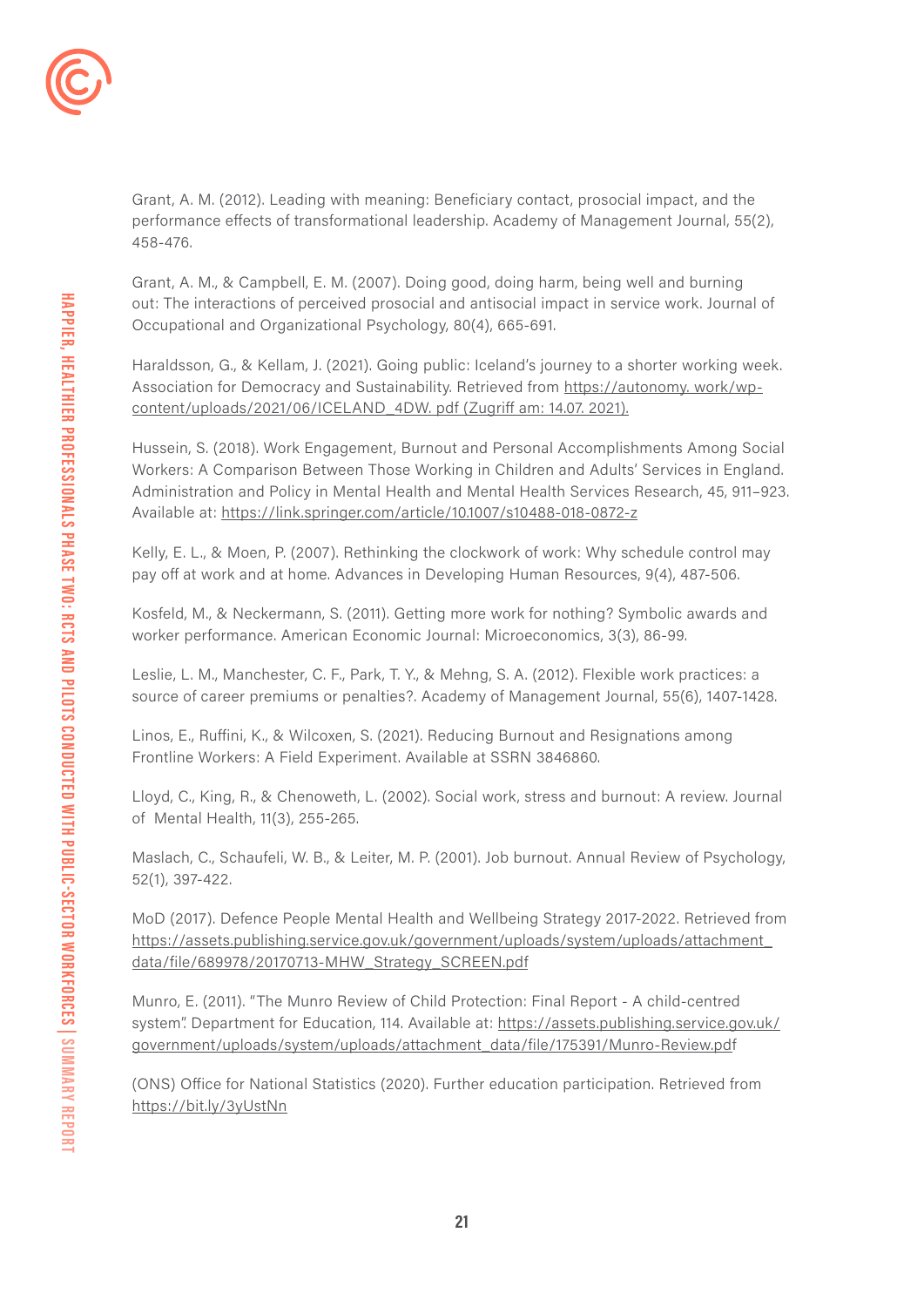

Ozcelik, H., & Barsade, S. G. (2018). No employee is an island: Workplace loneliness and job performance. Academy of Management Journal, 61(6), 2343-2366.

Rhoades, L., & Eisenberger, R. (2002). Perceived organizational support: A review of the literature. Journal of Applied Psychology, 87, 698 –714.

Rickard, G., Lenthall, S., Dollard, M., Opie, T., Knight, S., Dunn, S., ... & Brewster-Webb, D. (2012). Organisational intervention to reduce occupational stress and turnover in hospital nurses in the Northern Territory, Australia. Collegian, 19(4), 211-221.

Ryff, C. D., & Singer, B. (1998). The contours of positive human health. Psychological Inquiry, 9(1), 1-28.

Thibault-Landry, A., Schweyer, A., & Whillans, A. (2017). Winning the war for talent: Modern motivational methods for attracting and retaining employees. Compensation & Benefits Review, 49(4), 230-246.

UCAS. (2020). New UCAS insight shows health and social care professions among the most diverse and welcoming. Retrieved from [https://www.ucas.com/corporate/news-and-key](https://www.ucas.com/corporate/news-and-key-documents/news/new-ucas-insight-shows-health-and-social-)[documents/news/new-ucas-insight-shows-health-and-social-care-professions-among-most](https://www.ucas.com/corporate/news-and-key-documents/news/new-ucas-insight-shows-health-and-social-)[diverse-and-welcoming-courses](https://www.ucas.com/corporate/news-and-key-documents/news/new-ucas-insight-shows-health-and-social-)

Van den Heuvel, M., Demerouti, E., & Peeters, M. C. (2015). The job crafting intervention: Effects on job resources, self‐efficacy, and affective well‐being. Journal of Occupational and Organizational Psychology, 88(3), 511-532.

Van Loon, N. M., Vandenabeele, W., & Leisink, P. (2015). On the bright and dark side of public service motivation: The relationship between PSM and employee wellbeing. Public Money & Management, 35(5), 349-356.

Winslow, C. J., Kaplan, S. A., Bradley-Geist, J. C., Lindsey, A. P., Ahmad, A. S., & Hargrove, A. K. (2017). An examination of two positive organizational interventions: For whom do these interventions work?. Journal of Occupational Health Psychology, 22(2), 129.

What Works for Children's Social Care. (2021). Happier, Healthier Professionals: Small Scale Interventions to Improve Social Worker Wellbeing. Retrieved from [https://whatworks-csc.org.](https://whatworks-csc.org.uk/wp-content/uploads/WWCSC_Happier-Healthier-Professionals-evaluation_Mar) uk/wp-content/uploads/WWCSC\_Happier-Healthier-Professionals-evaluation\_March2021 [v2.pdf](https://whatworks-csc.org.uk/wp-content/uploads/WWCSC_Happier-Healthier-Professionals-evaluation_Mar)